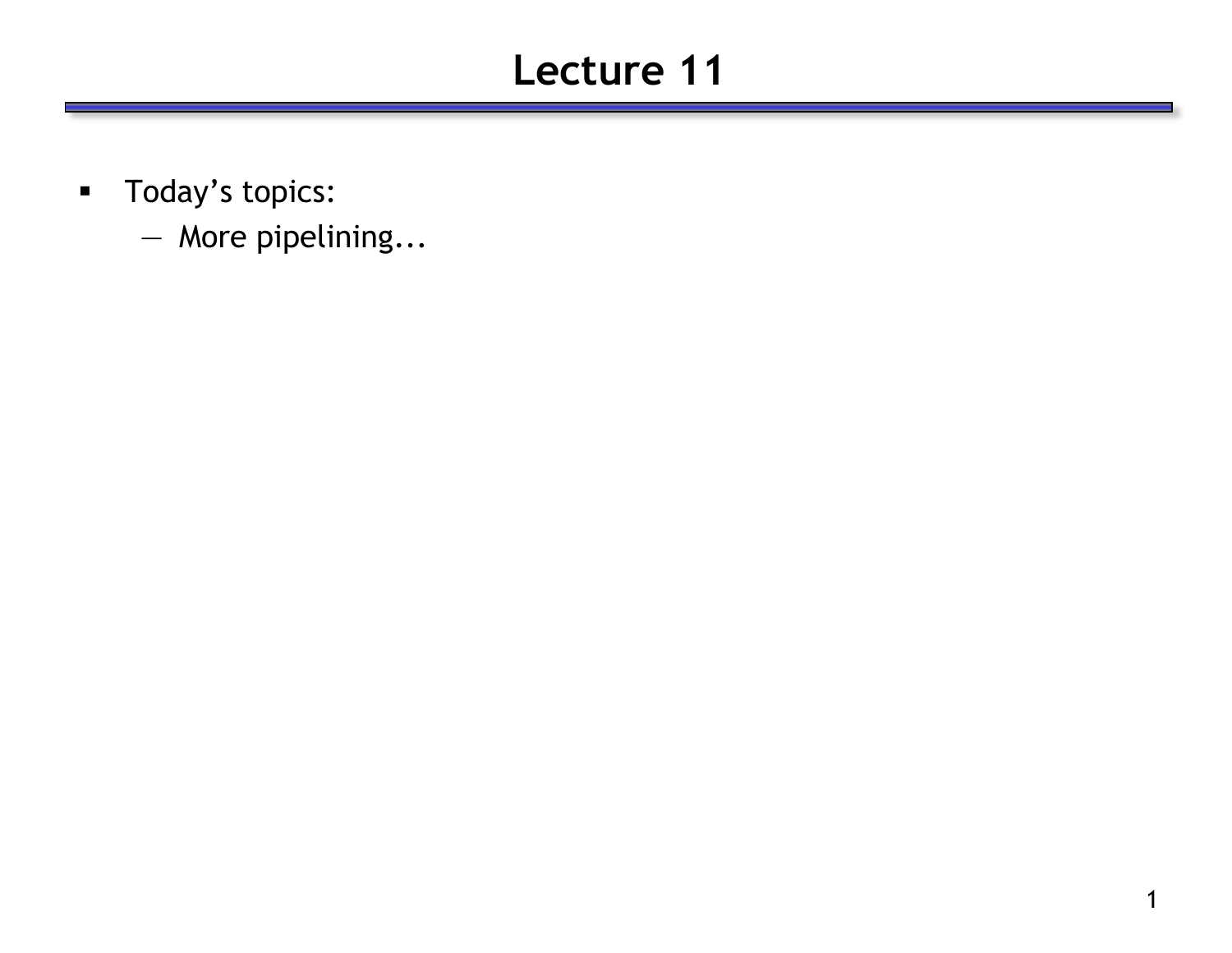Assuming the following functional unit latencies:



What is the cycle time of a single-cycle implementation?

— What is its throughput?

## 12ns

What is the cycle time of a ideal pipelined implementation? — What is its steady-state throughput?

3ns, 1 inst per cycles (3ns)

**How much faster is pipelining?** 

 $-4x$  - Why not  $-5$ ?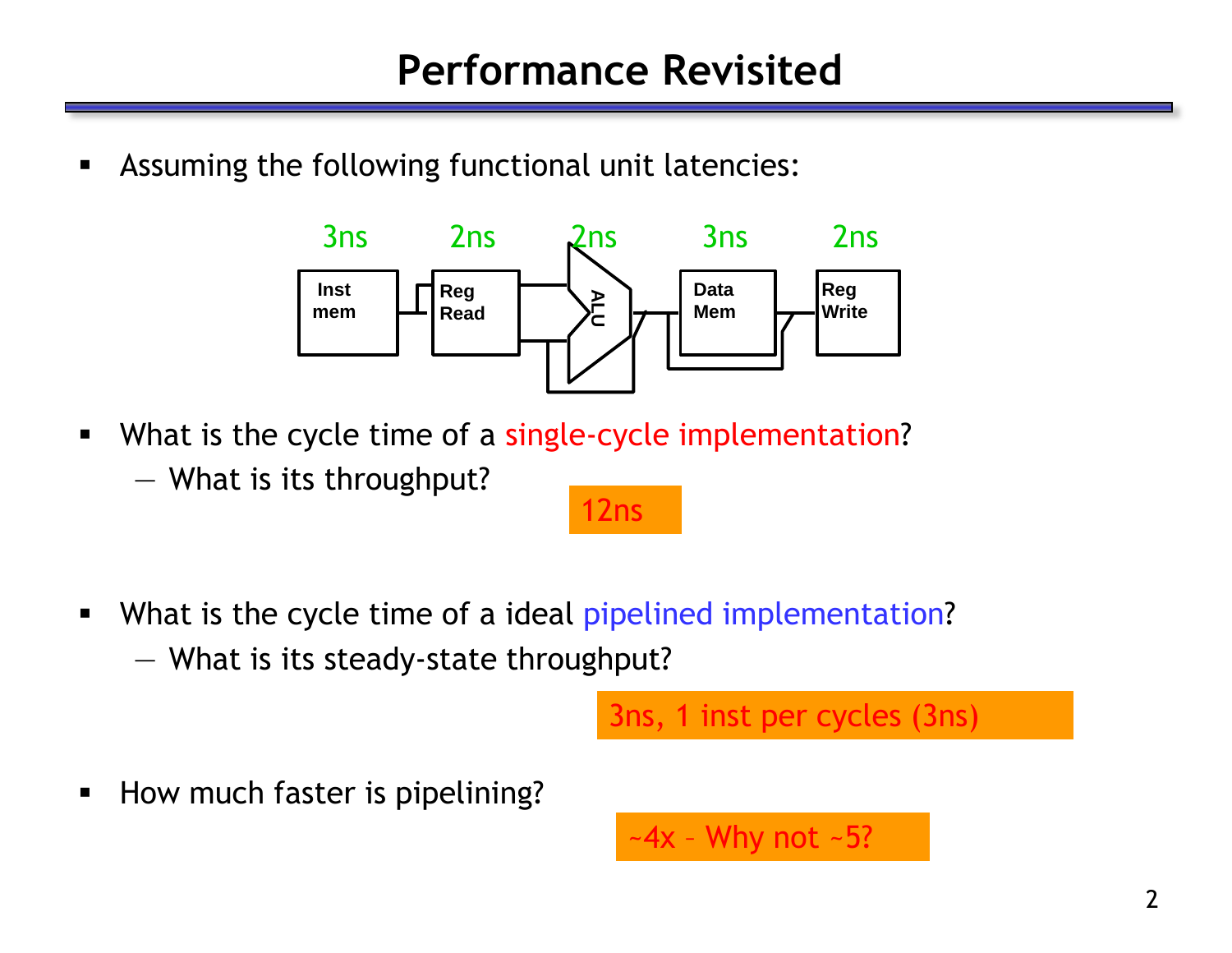# **Ideal speedup**



- In our pipeline, we can execute up to five instructions simultaneously.
	- This implies that the maximum speedup is 5 times.
	- In general, the ideal speedup equals the pipeline depth.
- Why was our speedup on the previous slide "only" 4 times?
	- The pipeline stages are imbalanced: a register file and ALU operations can be done in 2ns, but we must stretch that out to 3ns to keep the ID, EX, and WB stages synchronized with IF and MEM.
	- Balancing the stages is one of the many hard parts in designing a pipelined processor.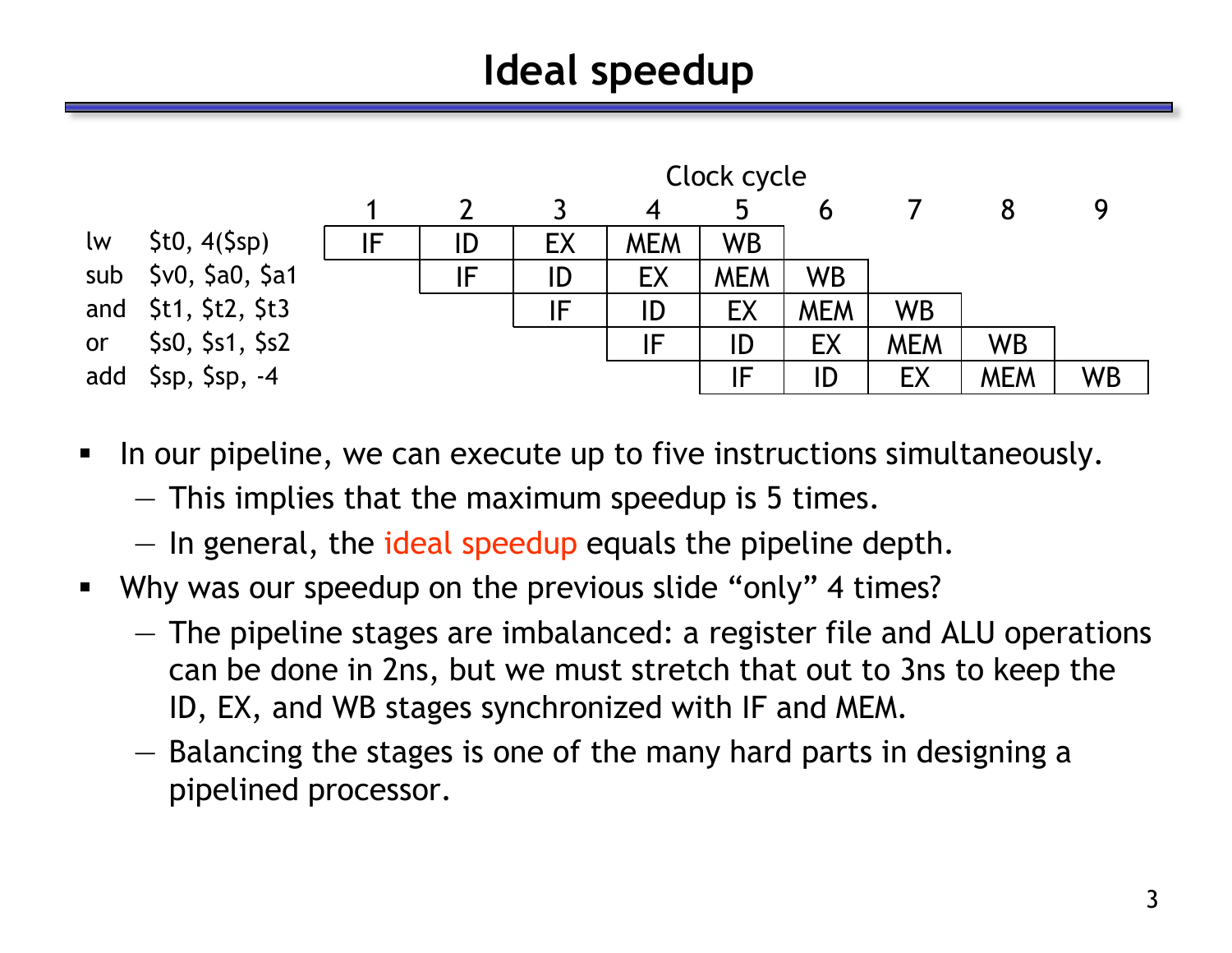# **The pipelining paradox**



- Pipelining does *not* improve the execution time of any single instruction. Each instruction here actually takes *longer* to execute than in a singlecycle datapath (15ns vs. 12ns)!
- Instead, pipelining increases the throughput, or the amount of work done per unit time. Here, several instructions are executed together in each clock cycle.
- Why does this help us?
- The result is improved execution time for a *sequence* of instructions, such as an entire program.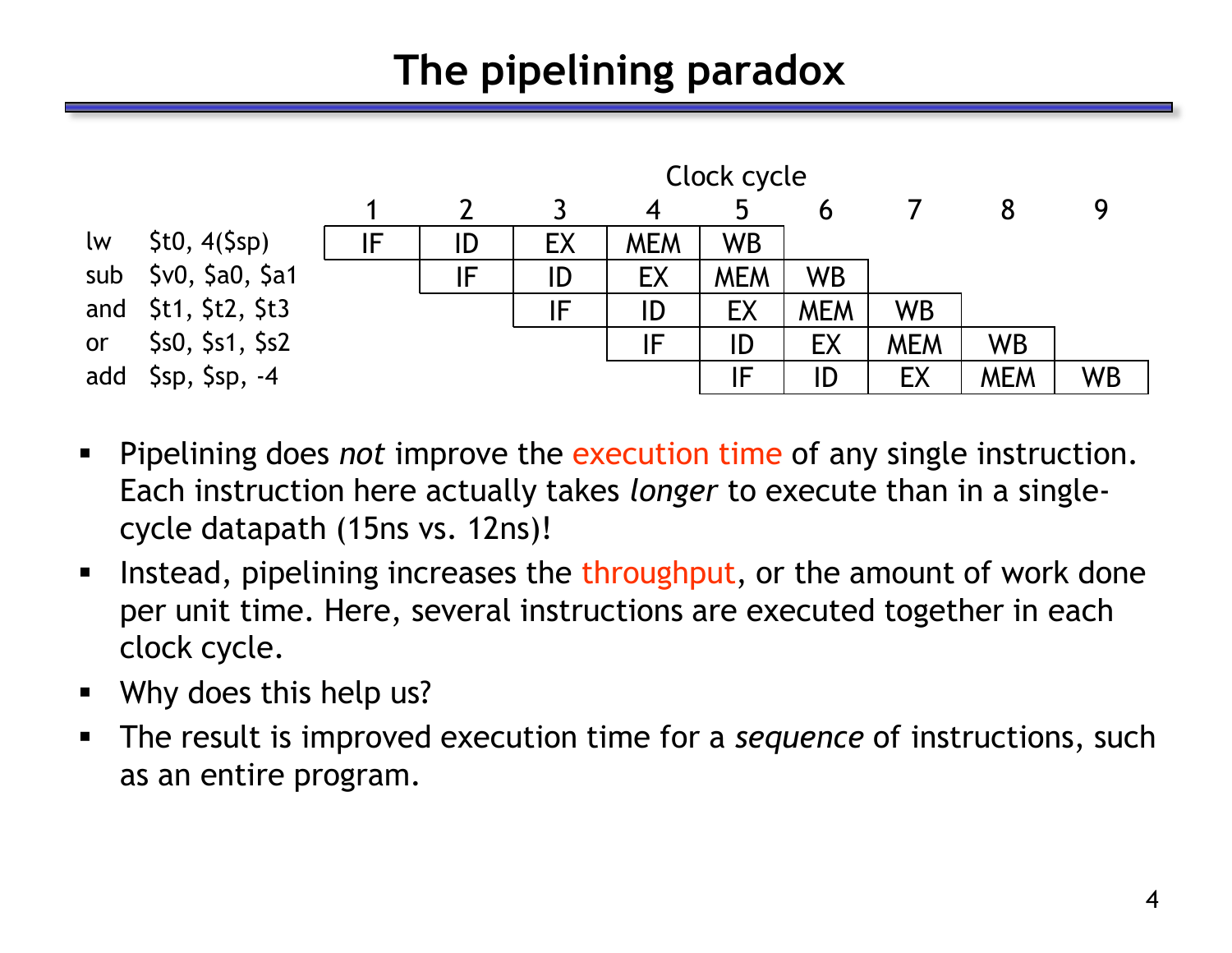## **Pipeline diagram review**



- **This diagram shows the execution of an ideal code fragment.** 
	- Each instruction needs a total of five cycles for execution.
	- One instruction begins on every clock cycle for the first five cycles.
	- One instruction completes on each cycle from that time on.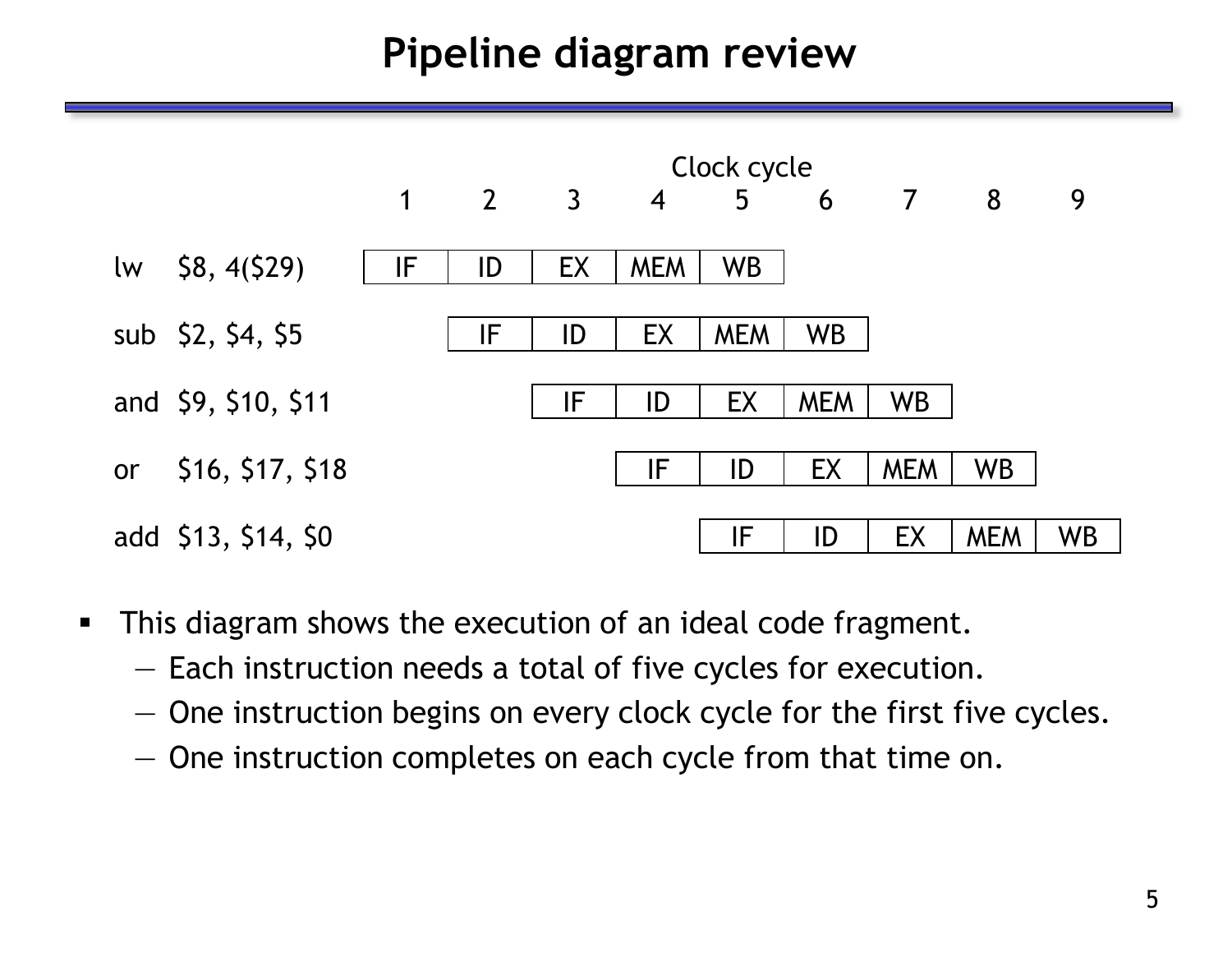## **Our examples are too simple**

Here is the example instruction sequence used to illustrate pipelining

| 1w  | \$8, 4(\$29)     |
|-----|------------------|
| sub | \$2, \$4, \$5    |
| and | \$9, \$10, \$11  |
| or  | \$16, \$17, \$18 |
| add | \$13, \$14, \$0  |

- The instructions in this example are independent.
	- Each instruction reads and writes completely different registers.
	- Our datapath handles this sequence easily, as we saw last time.
- But most sequences of instructions are *not* independent!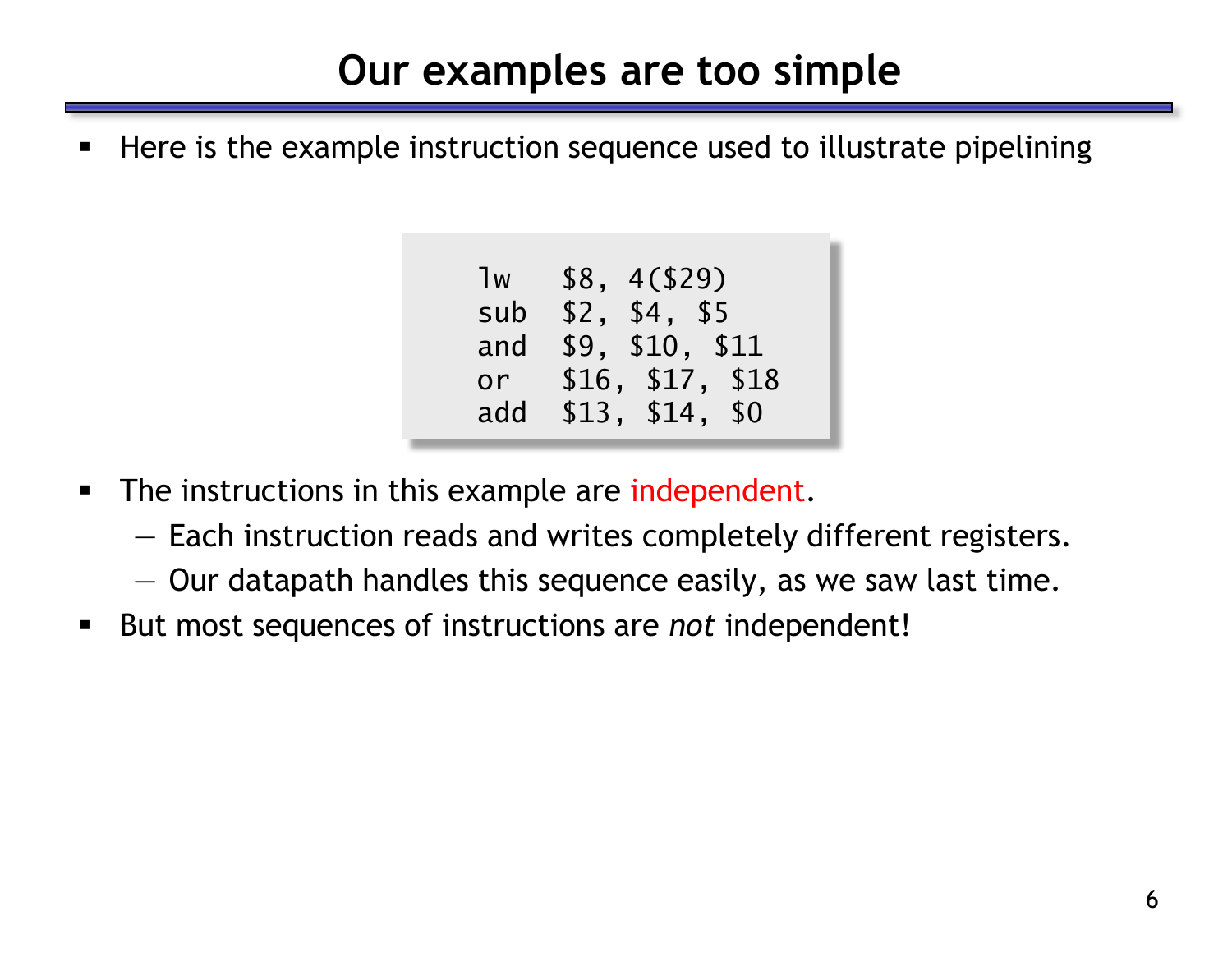#### **An example with dependencies**

|           | sub | \$2, \$1, \$3   |  |
|-----------|-----|-----------------|--|
| and       |     | \$12, \$2, \$5  |  |
| or        |     | \$13, \$6, \$2  |  |
| add       |     | \$14, \$2, \$2  |  |
| <b>SW</b> |     | \$15, 100 (\$2) |  |

This is not a problem for the single-cycle and multicycle datapaths.

Each instruction is executed completely before the next one begins.

This ensures that instructions 2 through 5 above use the new value of \$2 (the sub result), just as we expect. How would this code sequence fare in our pipelined datapath?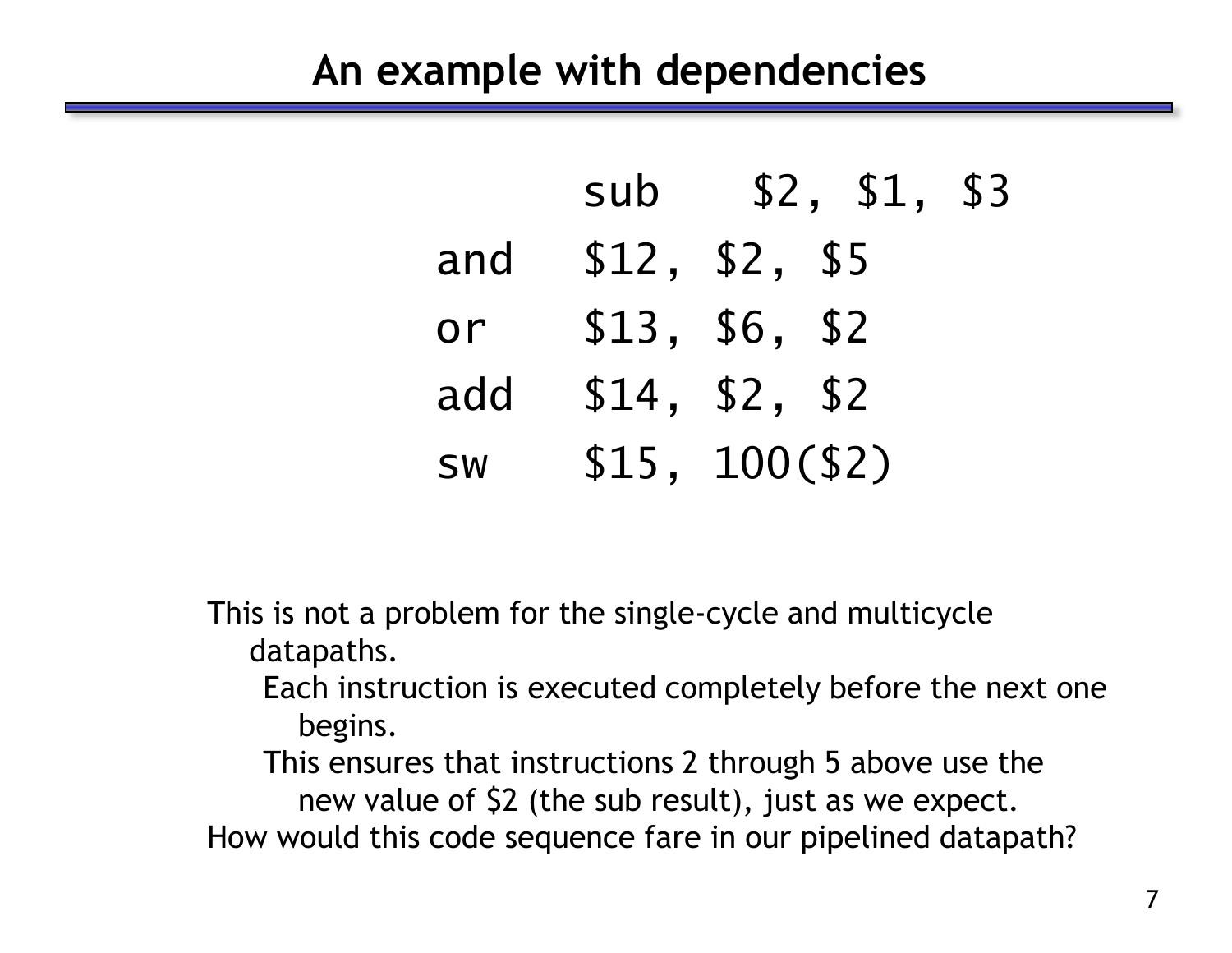### **Data hazards in the pipeline diagram**



- The SUB instruction does not write to register \$2 until clock cycle 5. This causes two data hazards in our current pipelined datapath.
	- The AND reads register \$2 in cycle 3. Since SUB hasn't modified the register yet, this will be the *old* value of \$2, not the new one.
	- $-$  Similarly, the OR instruction uses register \$2 in cycle 4, again before it's actually updated by SUB.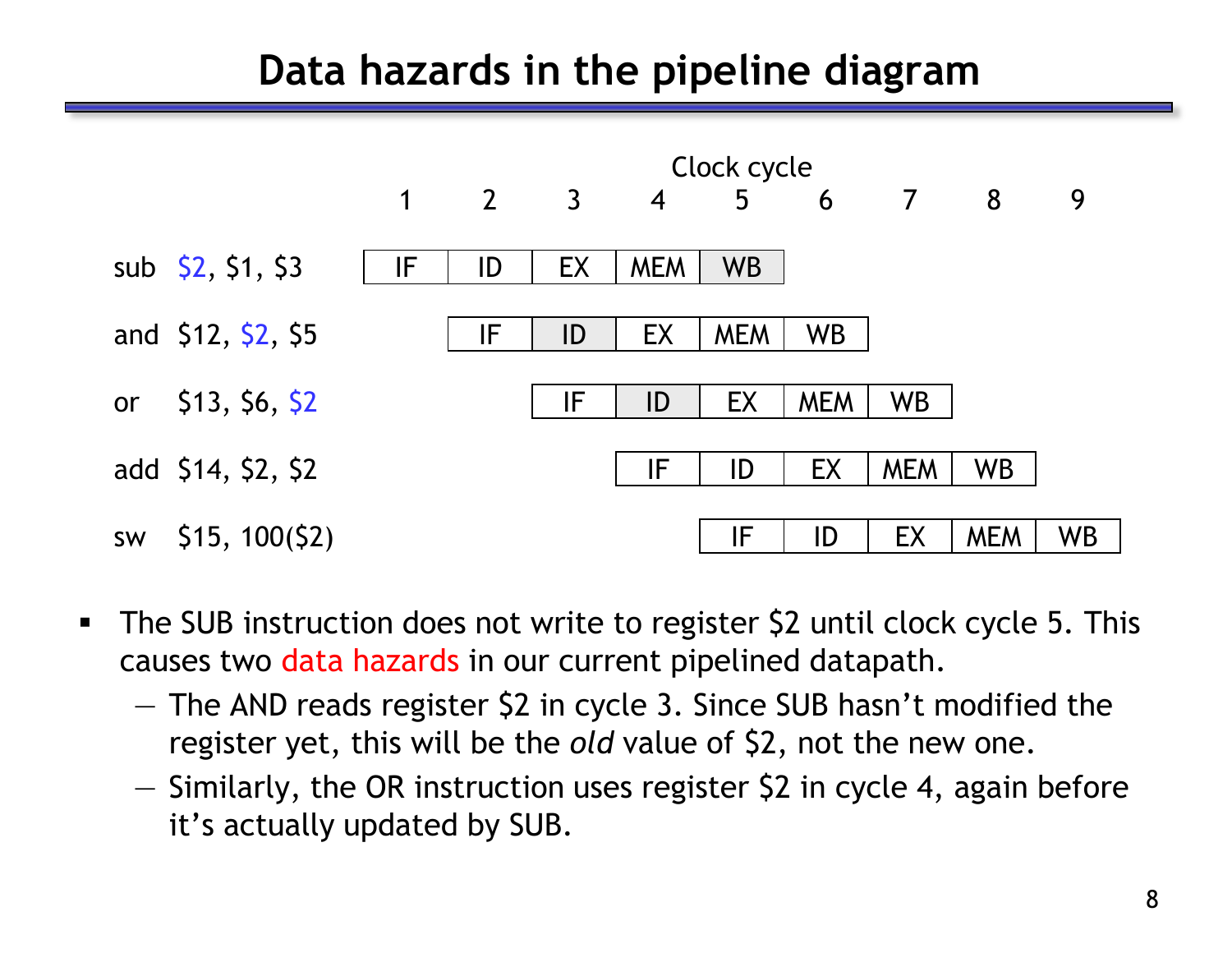## **Things that are okay**



- **The ADD instruction is okay, because of the register file design.** 
	- Registers are written at the beginning of a clock cycle.
	- The new value will be available by the end of that cycle.
- The SW is no problem at all, since it reads \$2 after the SUB finishes.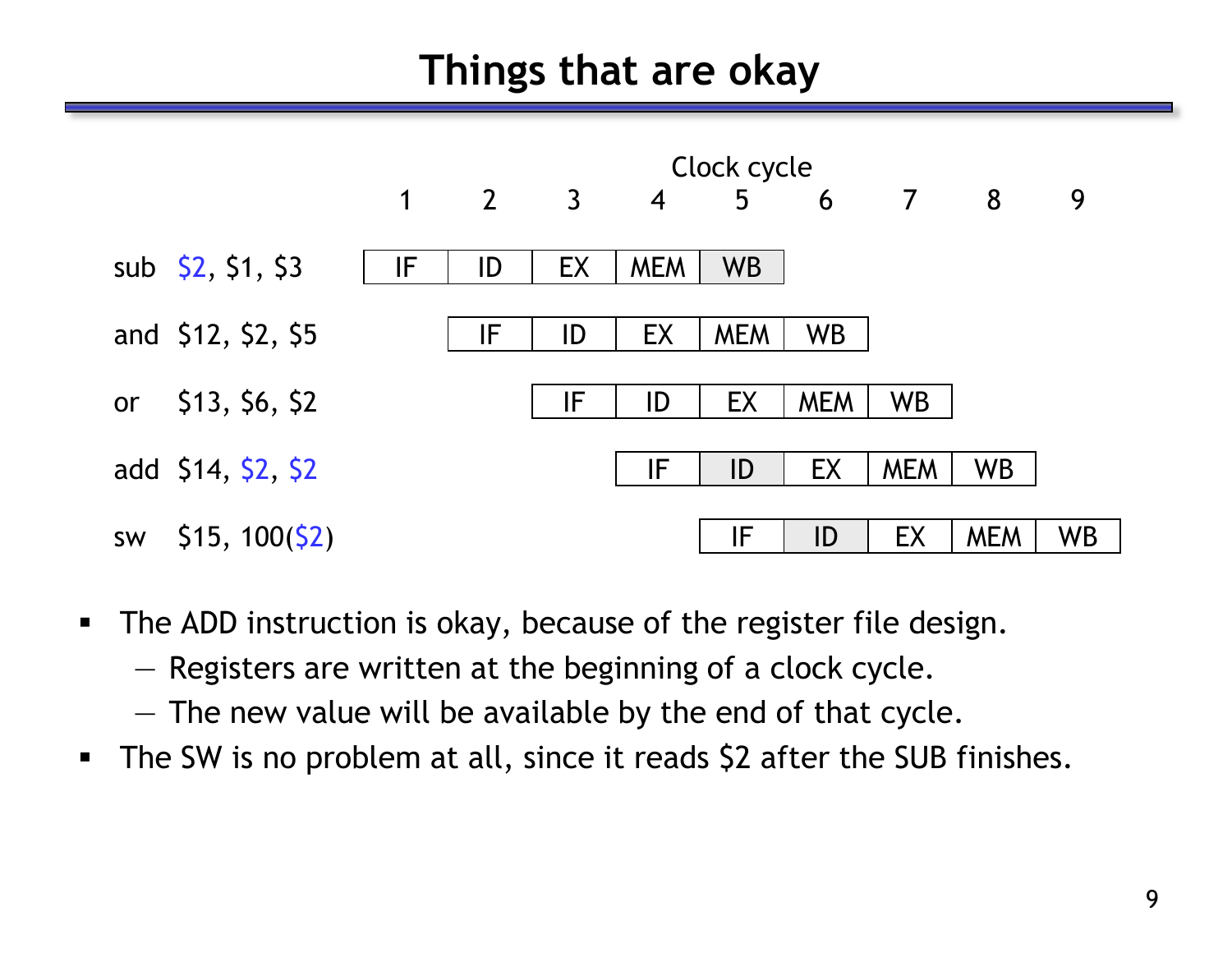#### **Dependency arrows**



- Arrows indicate the flow of data between instructions.
	- The tails of the arrows show when register \$2 is written.
	- The heads of the arrows show when \$2 is read.
- Any arrow that points backwards in time represents a data hazard in our basic pipelined datapath. Here, hazards exist between instructions 1 & 2 and 1 & 3.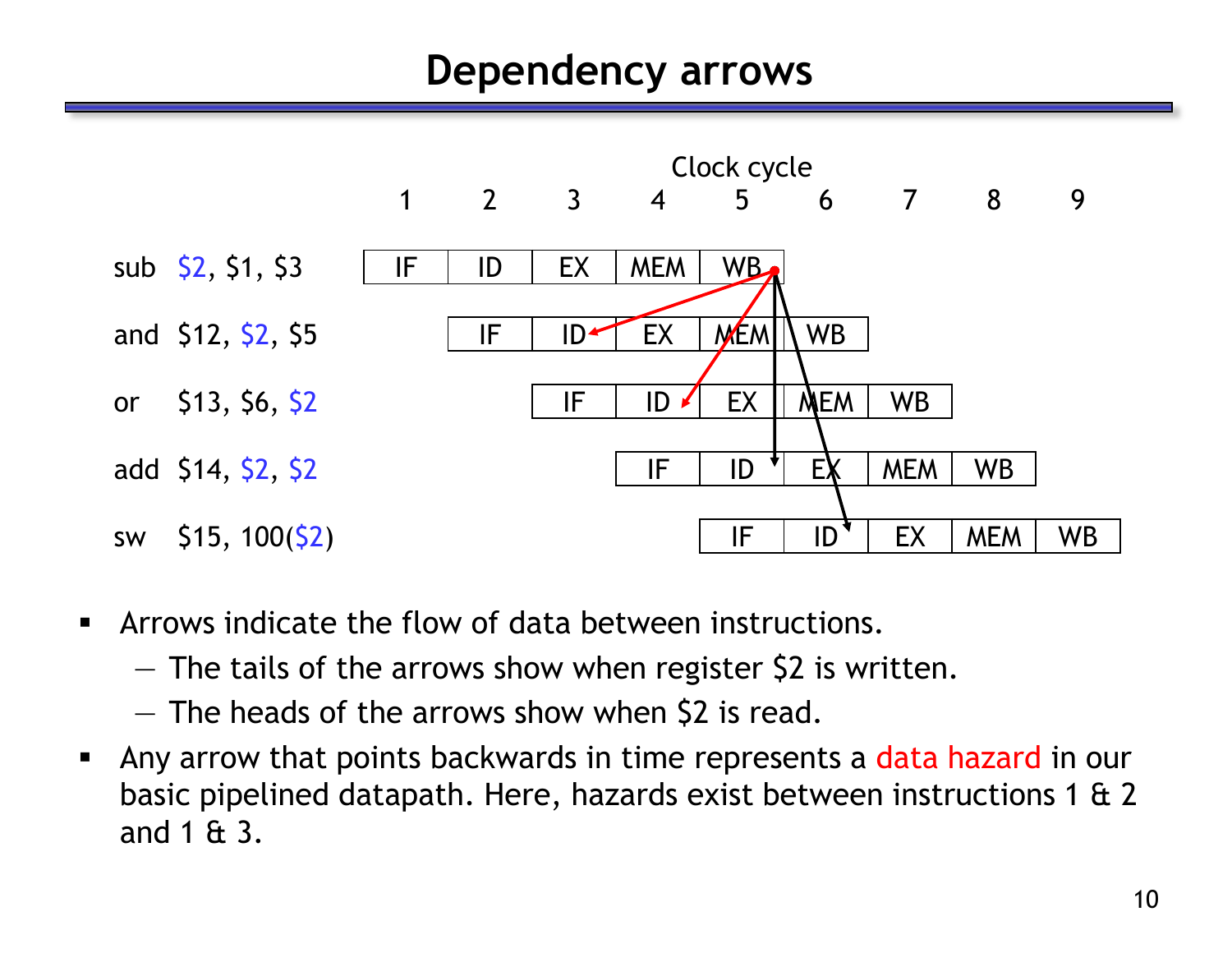## **A fancier pipeline diagram**

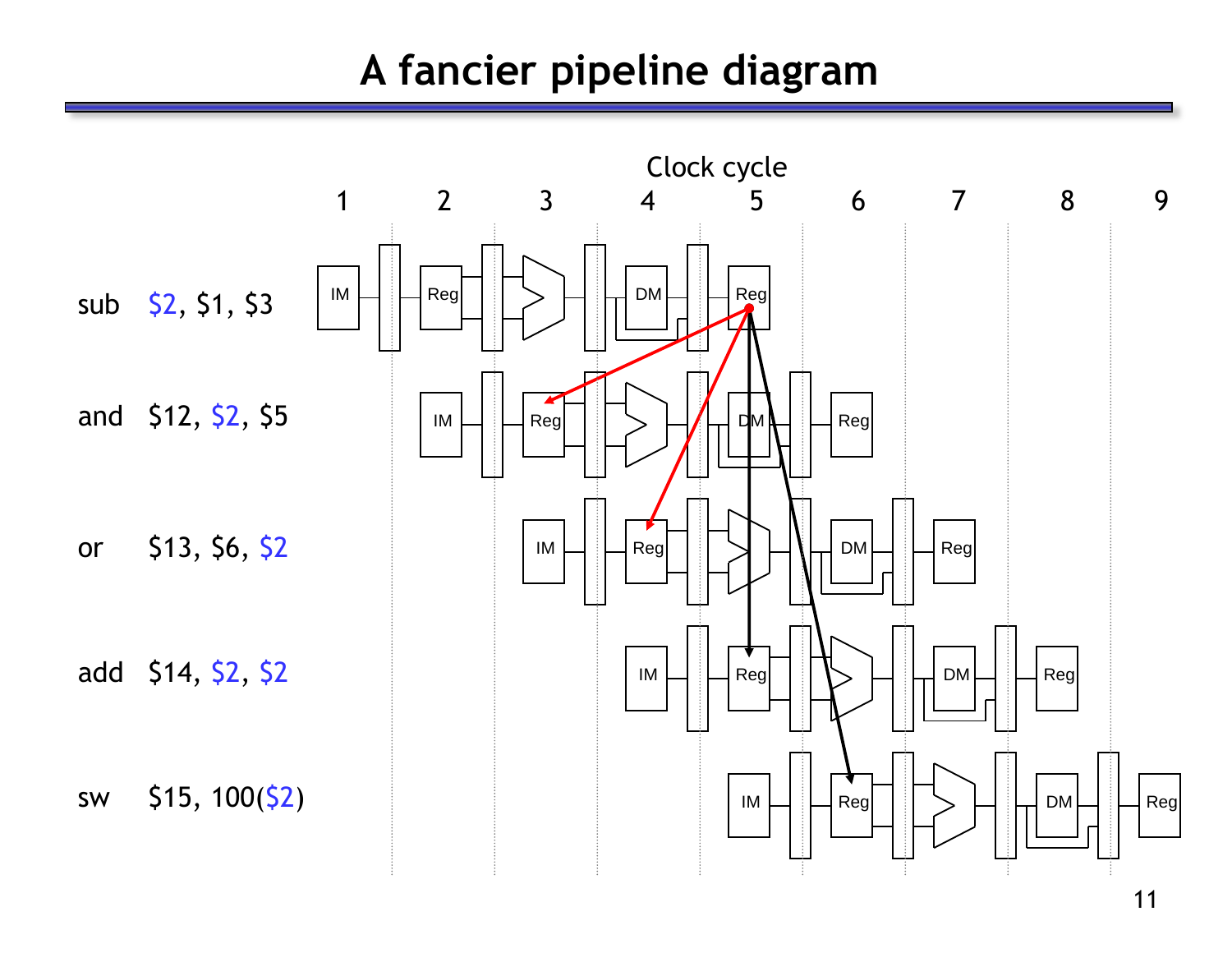#### **A more detailed look at the pipeline**

- We have to eliminate the hazards, so the AND and OR instructions in our example will use the correct value for register \$2.
- When is the data is actually produced and consumed?
- What can we do?

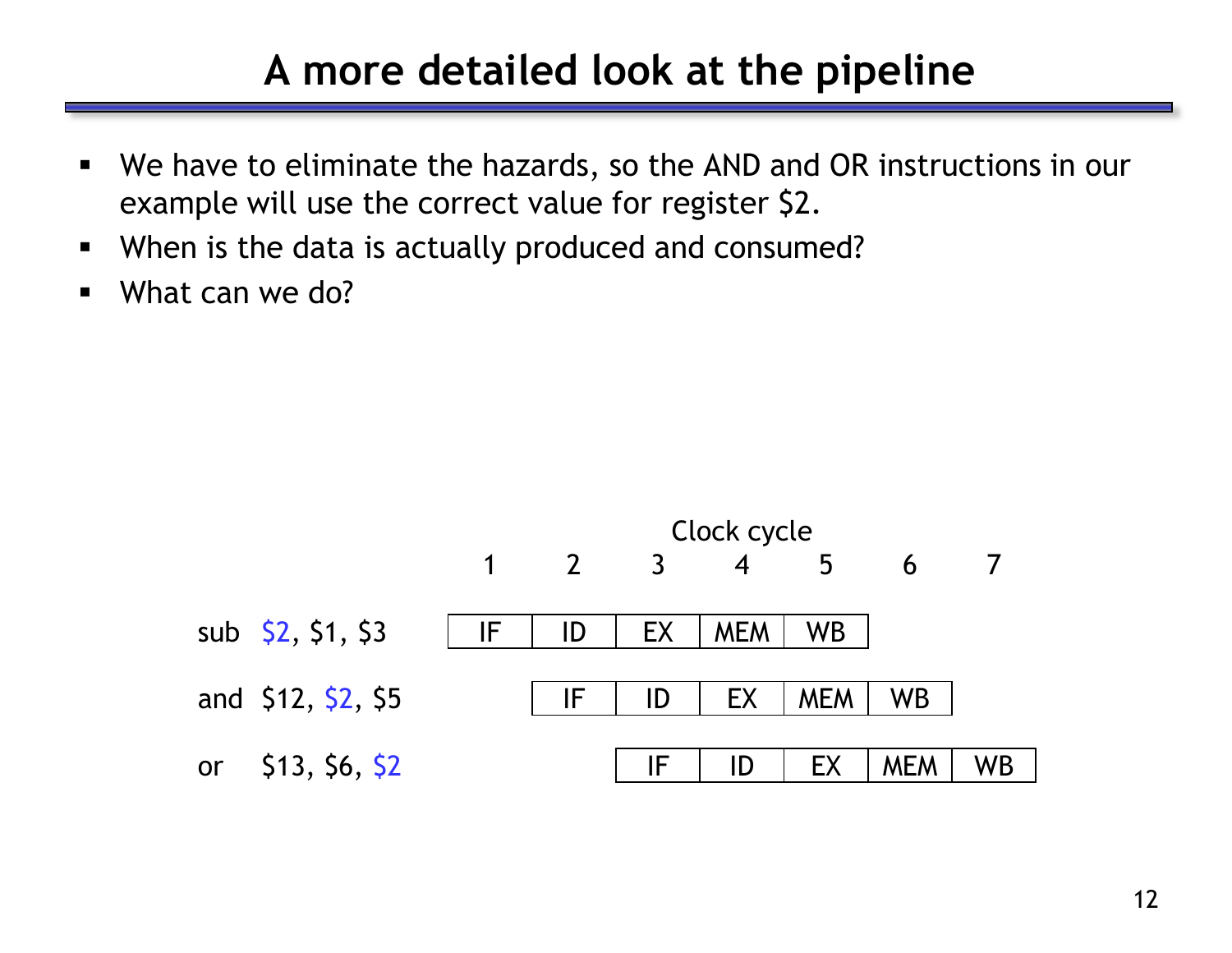## **A more detailed look at the pipeline**

- We have to eliminate the hazards, so the AND and OR instructions in our example will use the correct value for register \$2.
- Let's look at when the data is actually produced and consumed.
	- $-$  The SUB instruction produces its result in its EX stage, during cycle 3 in the diagram below.
	- $-$  The AND and OR need the new value of \$2 in their EX stages, during clock cycles 4-5 here.

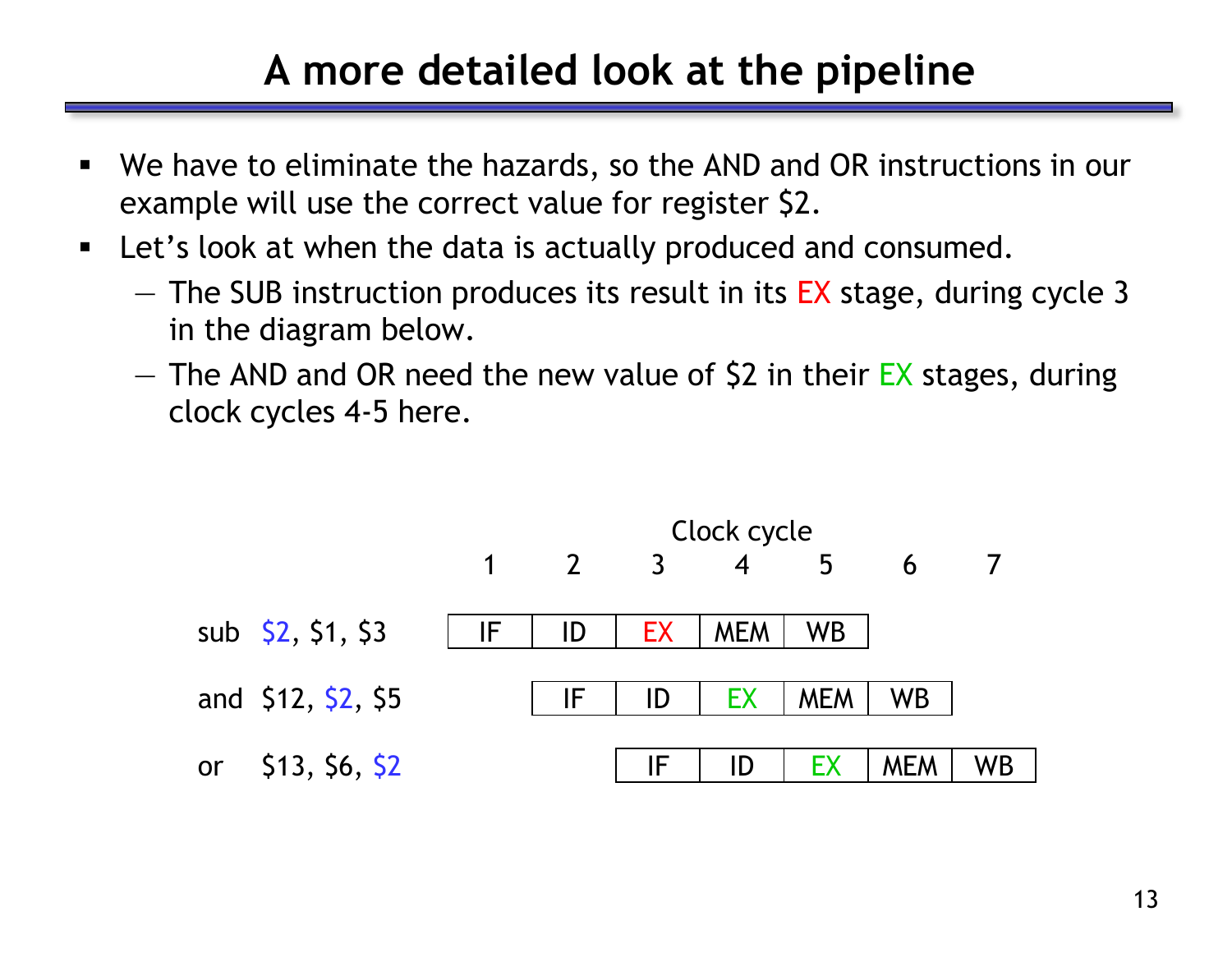## **Bypassing the register file**

- The actual result \$1 \$3 is computed in clock cycle 3, *before* it's needed in cycles 4 and 5.
- If we could somehow bypass the writeback and register read stages when needed, then we can eliminate these data hazards.
	- Today we'll focus on hazards involving arithmetic instructions.
	- Next time, we'll examine the lw instruction.
- Essentially, we need to pass the ALU output from SUB directly to the AND and OR instructions, without going through the register file.

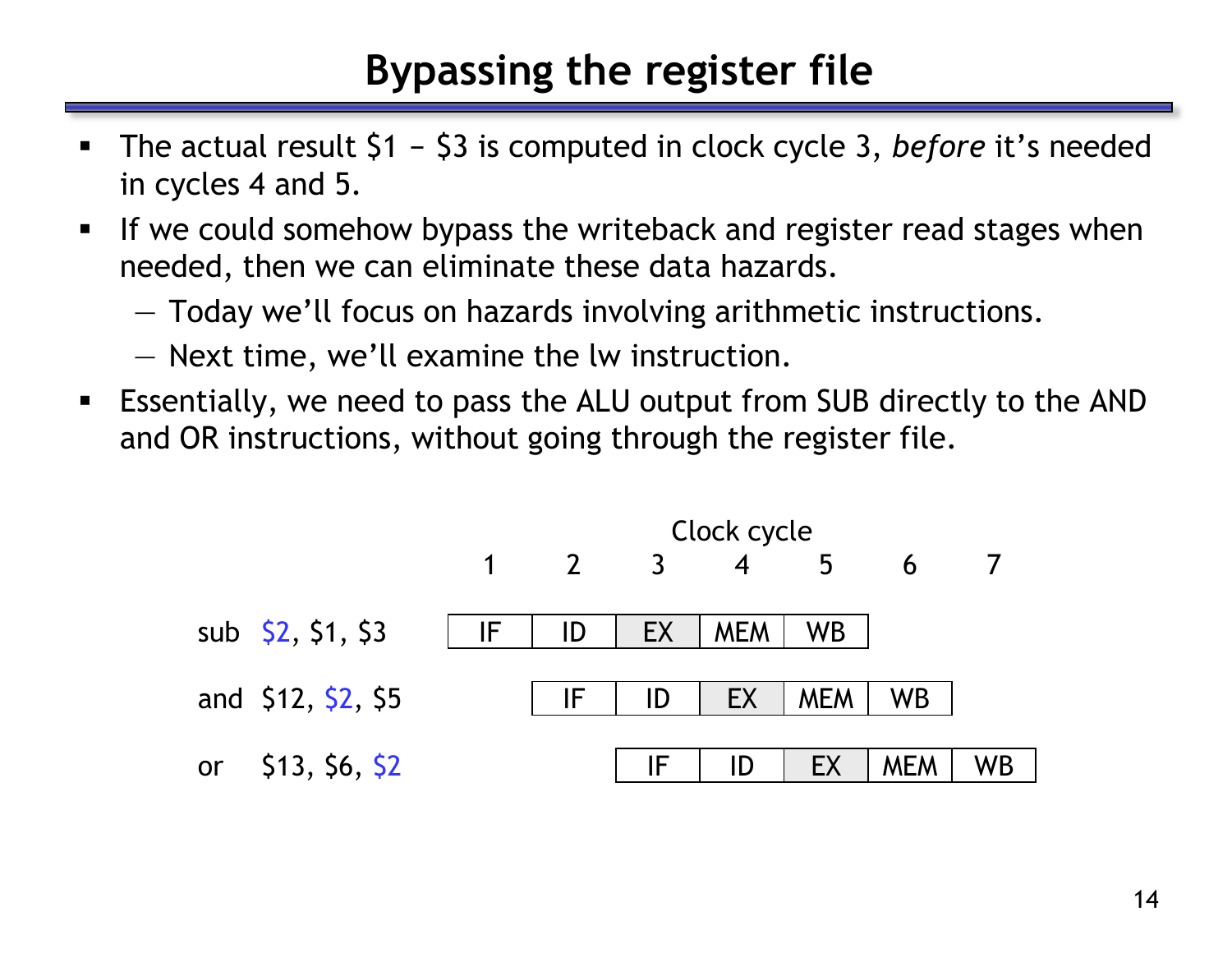# **Where to find the ALU result**

- The ALU result generated in the EX stage is normally passed through the pipeline registers to the MEM and WB stages, before it is finally written to the register file.
- **This is an abridged diagram of our pipelined datapath.**

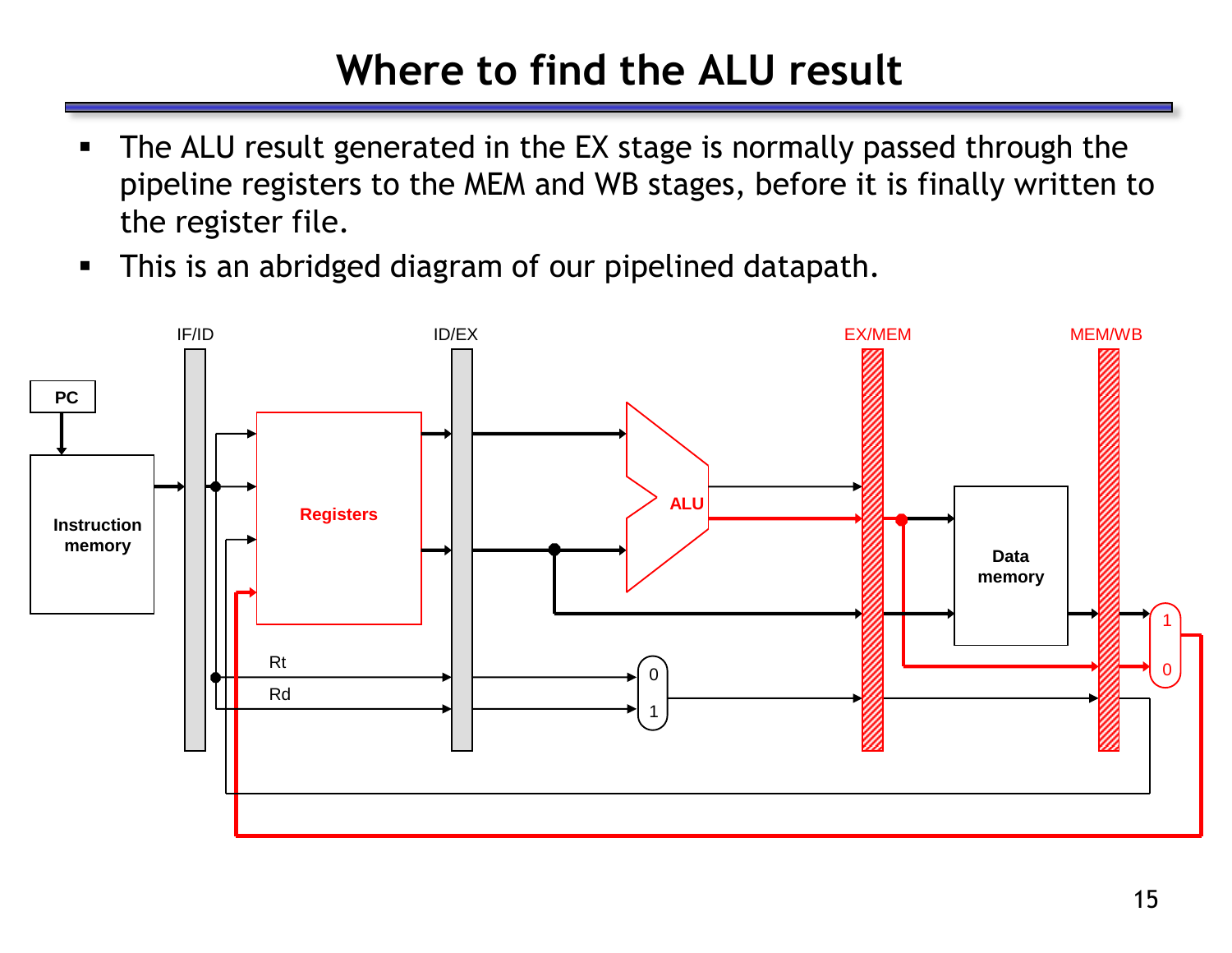# **Forwarding**

- Since the pipeline registers already contain the ALU result, we could just forward that value to subsequent instructions, to prevent data hazards.
	- $-$  In clock cycle 4, the AND instruction can get the value \$1 \$3 from the EX/MEM pipeline register used by sub.
	- Then in cycle 5, the OR can get that same result from the MEM/WB pipeline register being used by SUB.

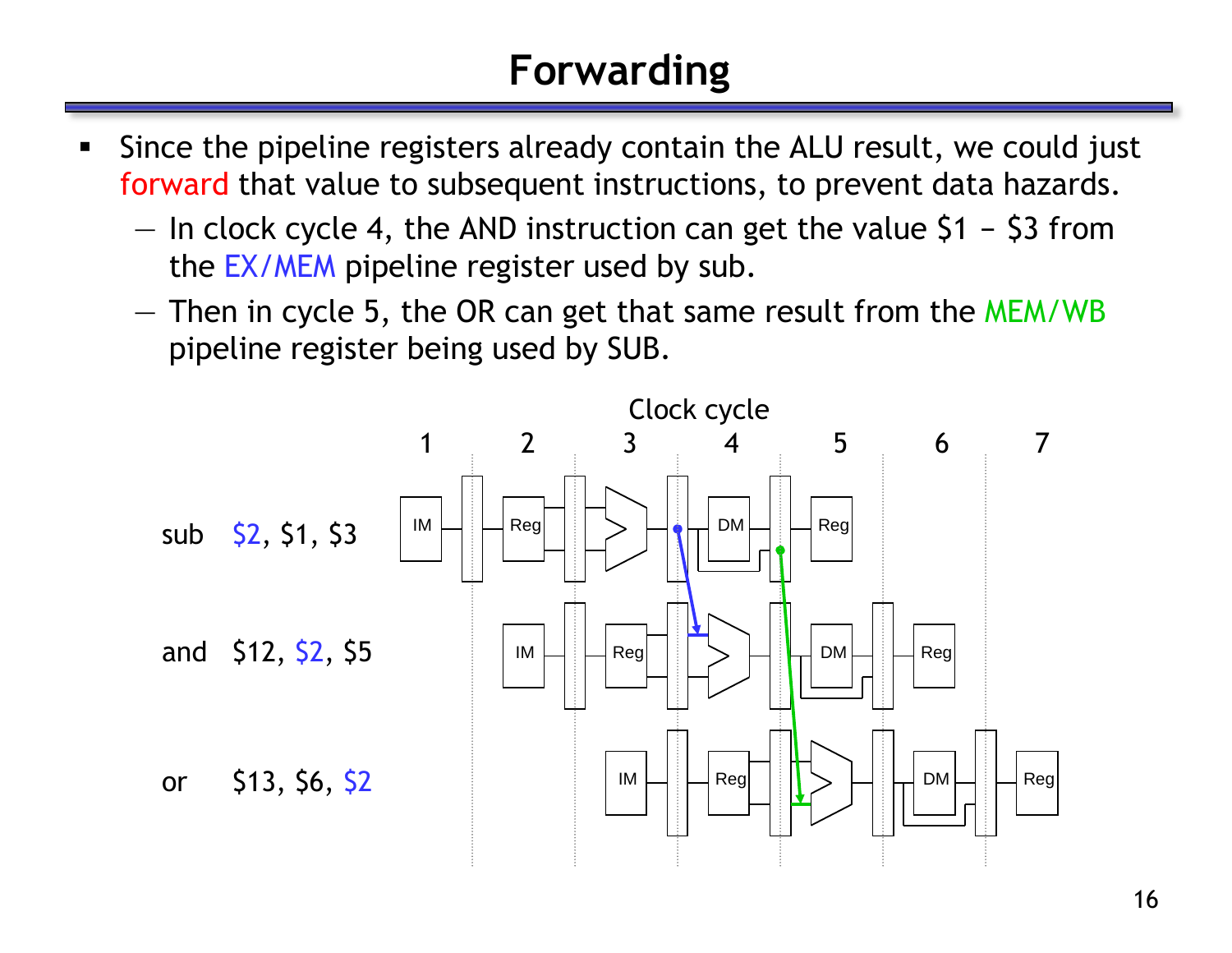# **Outline of forwarding hardware**

- A forwarding unit selects the correct ALU inputs for the EX stage.
	- If there is no hazard, the ALU's operands will come from the register file, just like before.
	- If there is a hazard, the operands will come from either the EX/MEM or MEM/WB pipeline registers instead.
- The ALU sources will be selected by two new multiplexers, with control signals named ForwardA and ForwardB.

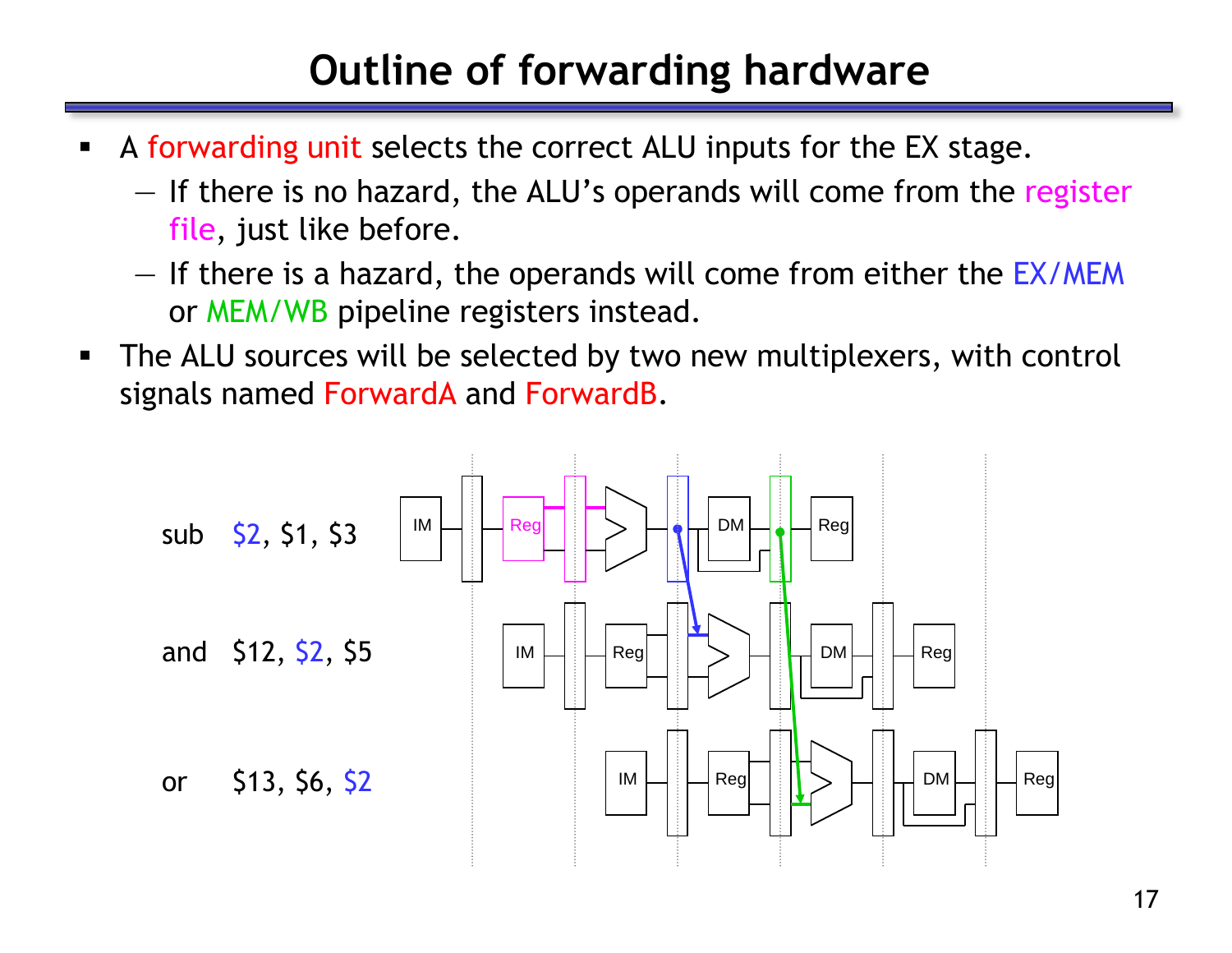## **Simplified datapath with forwarding muxes**

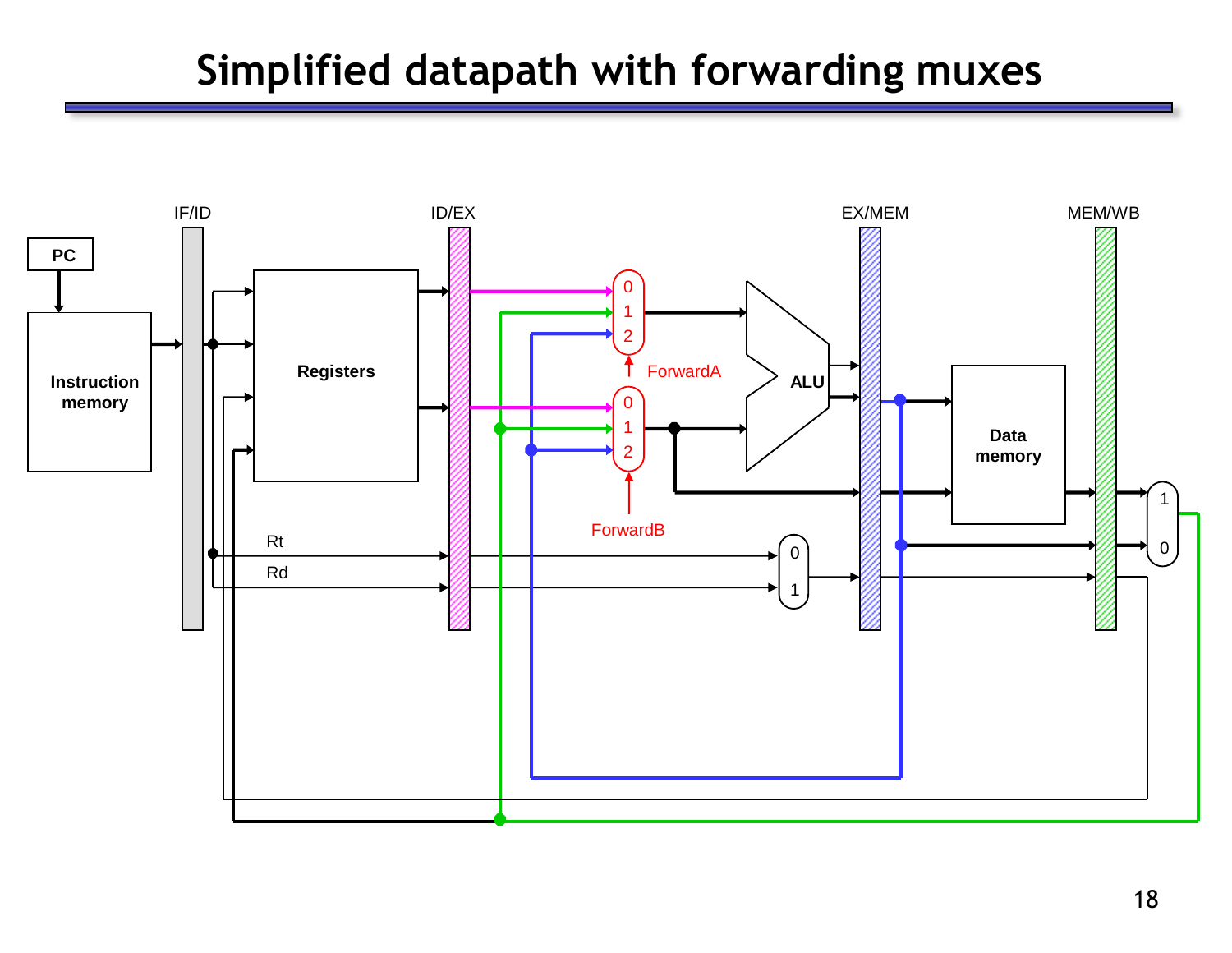## **Detecting EX/MEM data hazards**

So how can the hardware determine if a hazard exists?

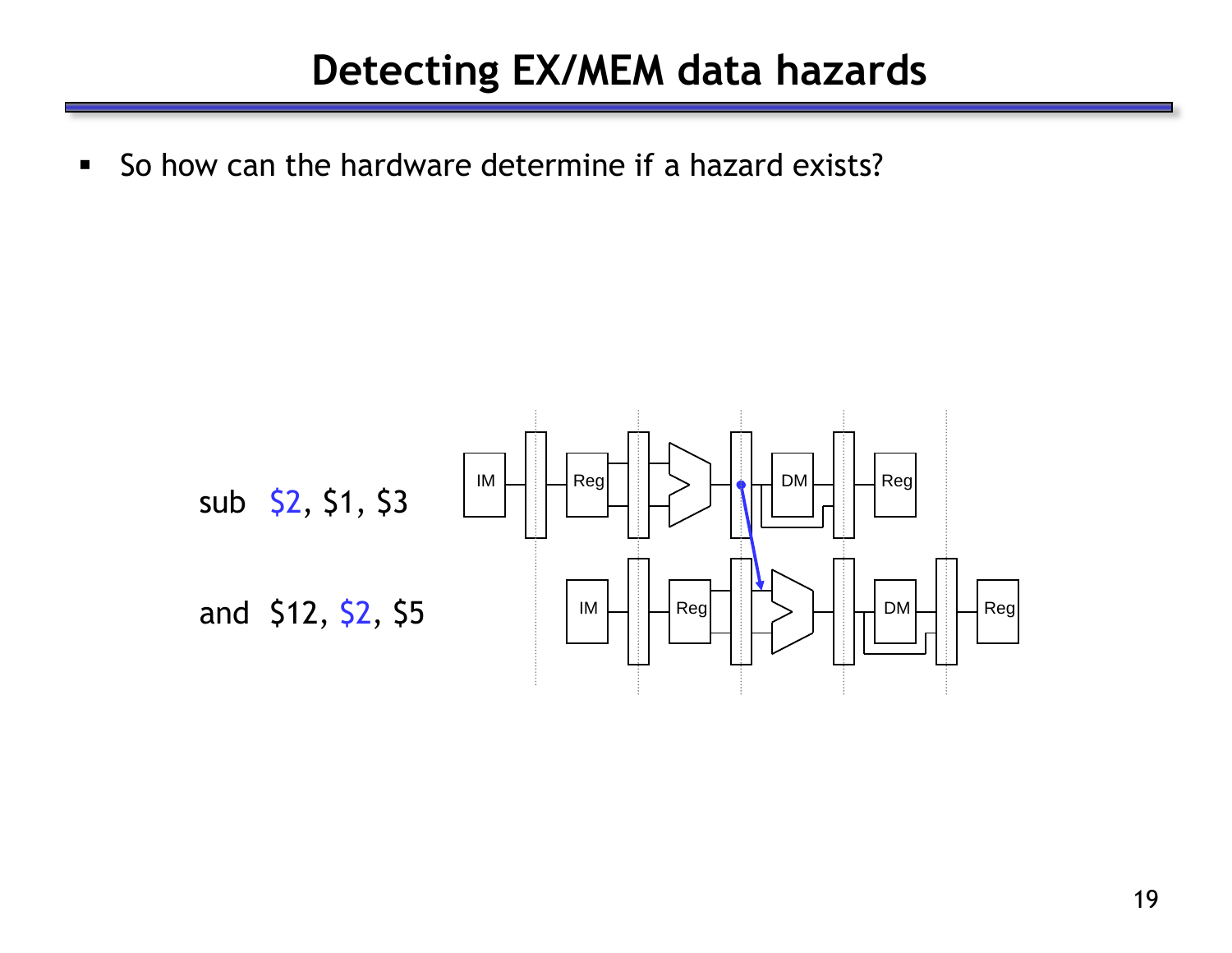## **Detecting EX/MEM data hazards**

- So how can the hardware determine if a hazard exists?
- An EX/MEM hazard occurs between the instruction currently in its EX stage and the previous instruction if:
	- 1. The previous instruction will write to the register file, *and*
	- 2. The destination is one of the ALU source registers in the EX stage.
- **There is an EX/MEM hazard between the two instructions below.**



 Data in a pipeline register can be referenced using a class-like syntax. For example, ID/EX.RegisterRt refers to the rt field stored in the ID/EX pipeline.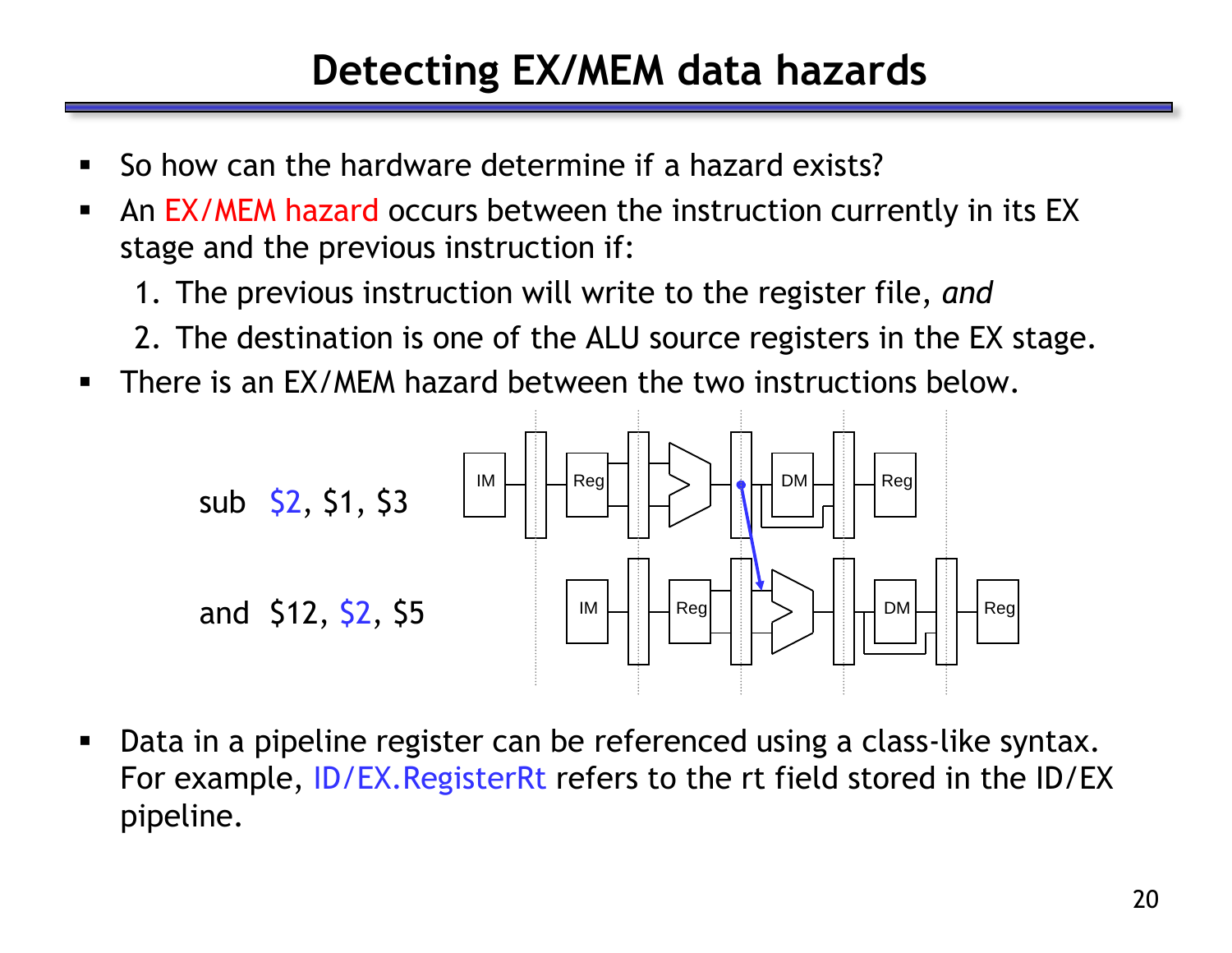#### **EX/MEM data hazard equations**

**The first ALU source comes from the pipeline register when necessary.** 

```
if (EX/MEM.RegWrite = 1
   and EX/MEM.RegisterRd = ID/EX.RegisterRs)
then ForwardA = 2
```
**The second ALU source is similar.** 

if  $(EX/MEM.RegWrite = 1$ and EX/MEM.RegisterRd = ID/EX.RegisterRt) then Forward $B = 2$ 

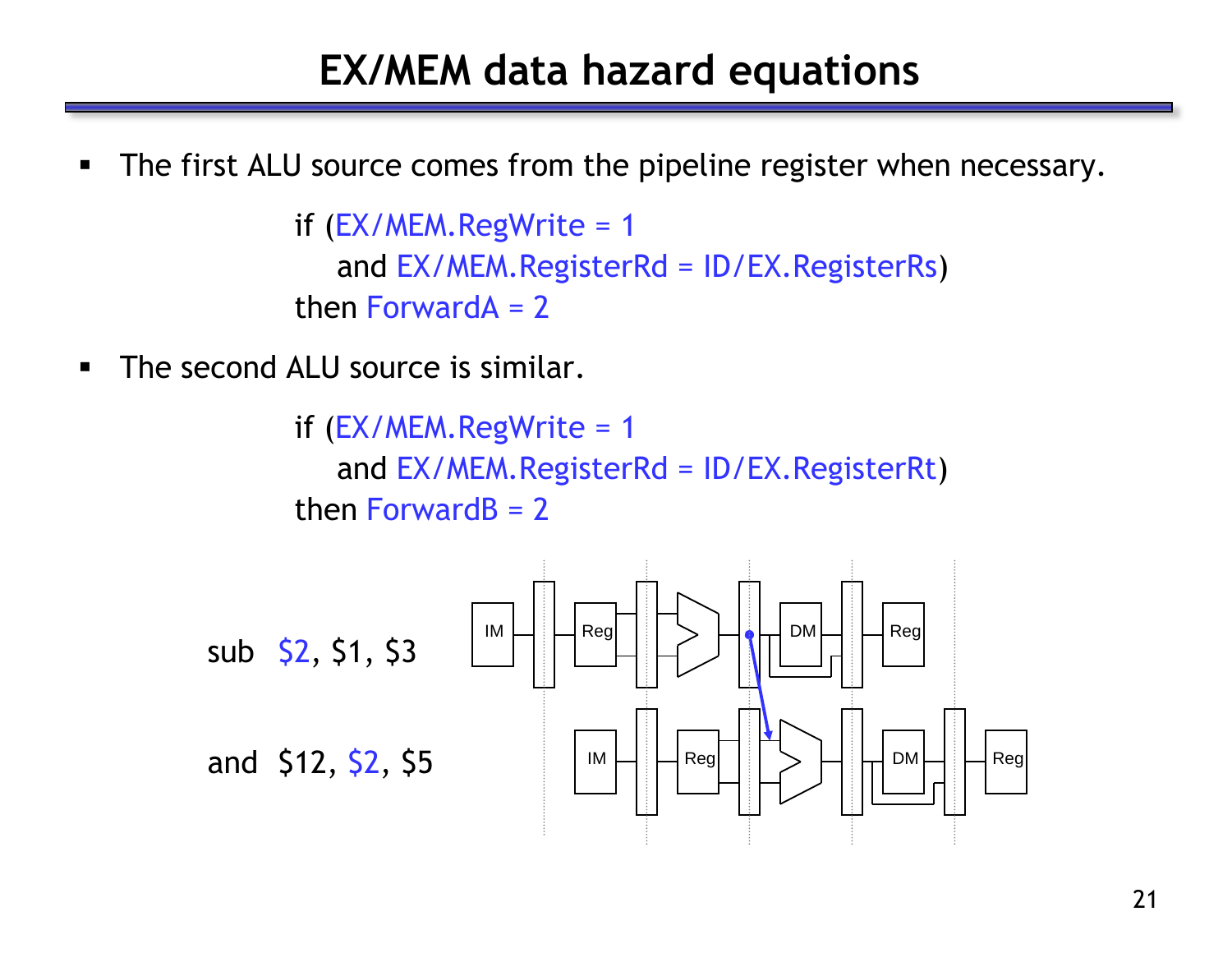### **Detecting MEM/WB data hazards**

- A MEM/WB hazard may occur between an instruction in the EX stage and the instruction from *two* cycles ago.
- One new problem is if a register is updated twice in a row.

| add | \$1, \$2,     | \$3 |
|-----|---------------|-----|
| add | \$1, \$1, \$4 |     |
| sub | \$5, \$5, \$1 |     |

 Register \$1 is written by *both* of the previous instructions, but only the most recent result (from the second ADD) should be forwarded.

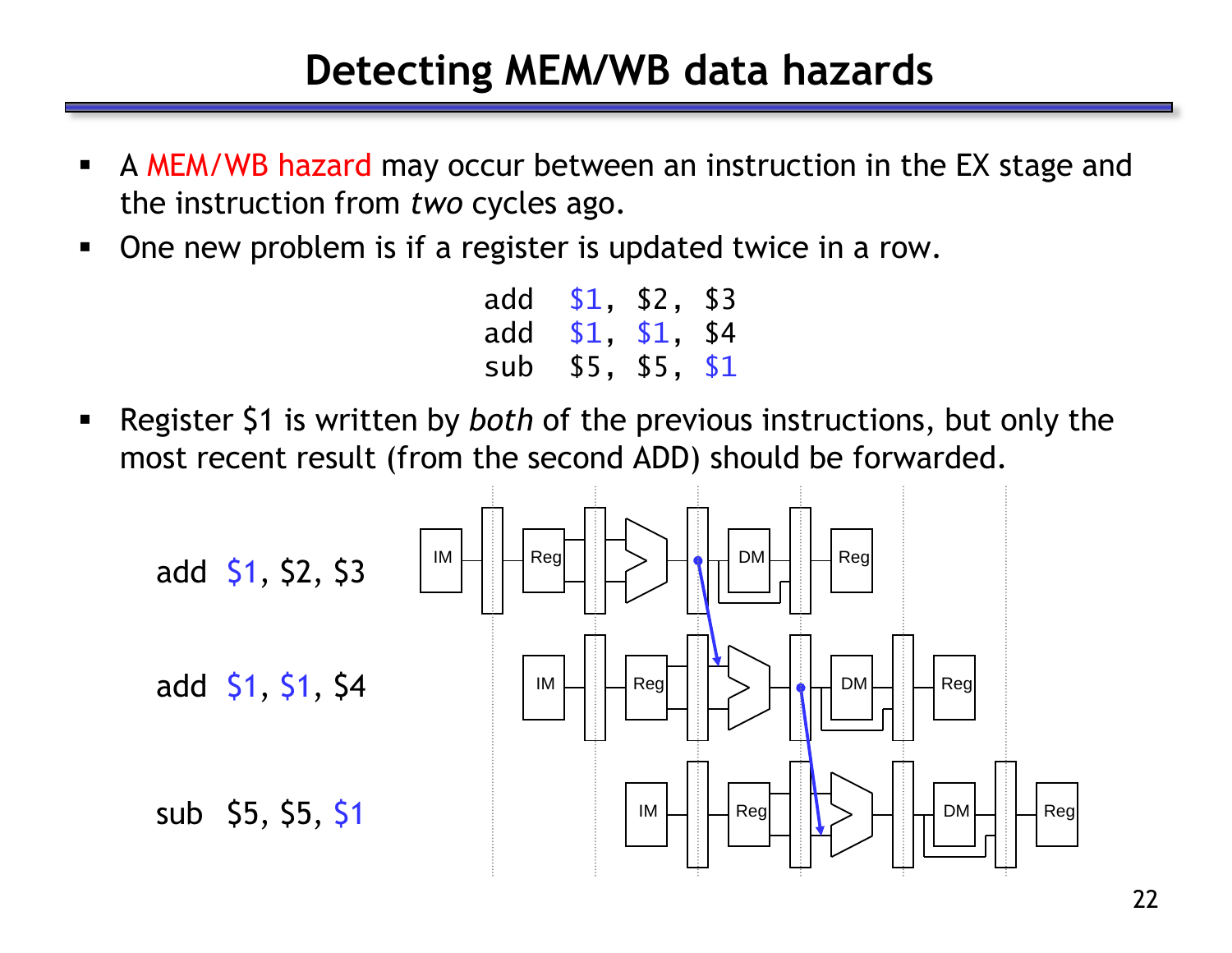## **MEM/WB hazard equations**

 Here is an equation for detecting and handling MEM/WB hazards for the first ALU source.

```
if (MEM/WB.RegWrite = 1
  and MEM/WB.RegisterRd = ID/EX.RegisterRs
  and (EX/MEM.RegisterRd ≠ ID/EX.RegisterRs or EX/MEM.RegWrite = 0)
then ForwardA = 1
```
**The second ALU operand is handled similarly.** 

```
if (MEM/WB.RegWrite = 1
  and MEM/WB.RegisterRd = ID/EX.RegisterRt
  and (EX/MEM.RegisterRd ≠ ID/EX.RegisterRt or EX/MEM.RegWrite = 0)
then ForwardB = 1
```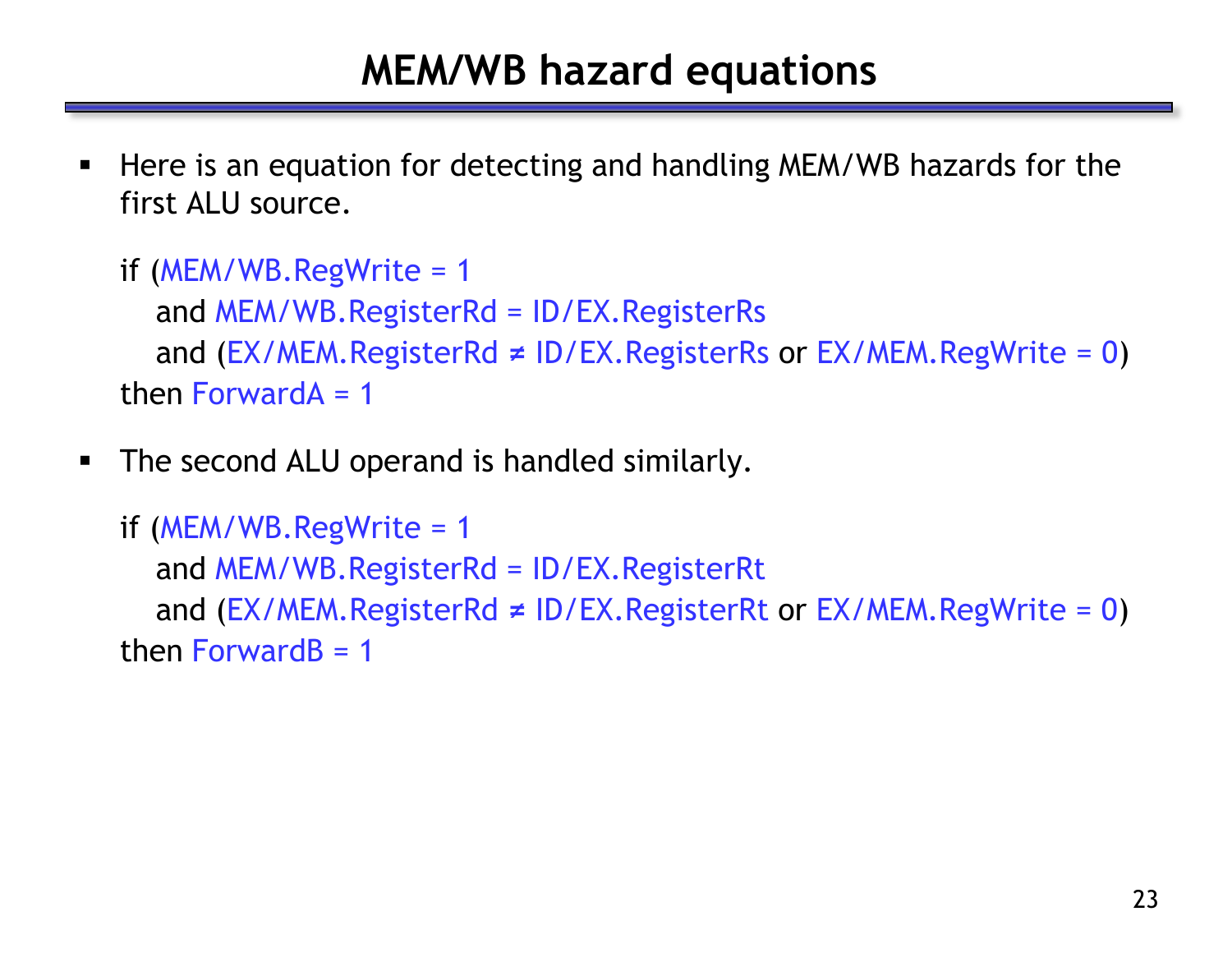## **Simplified datapath with forwarding**

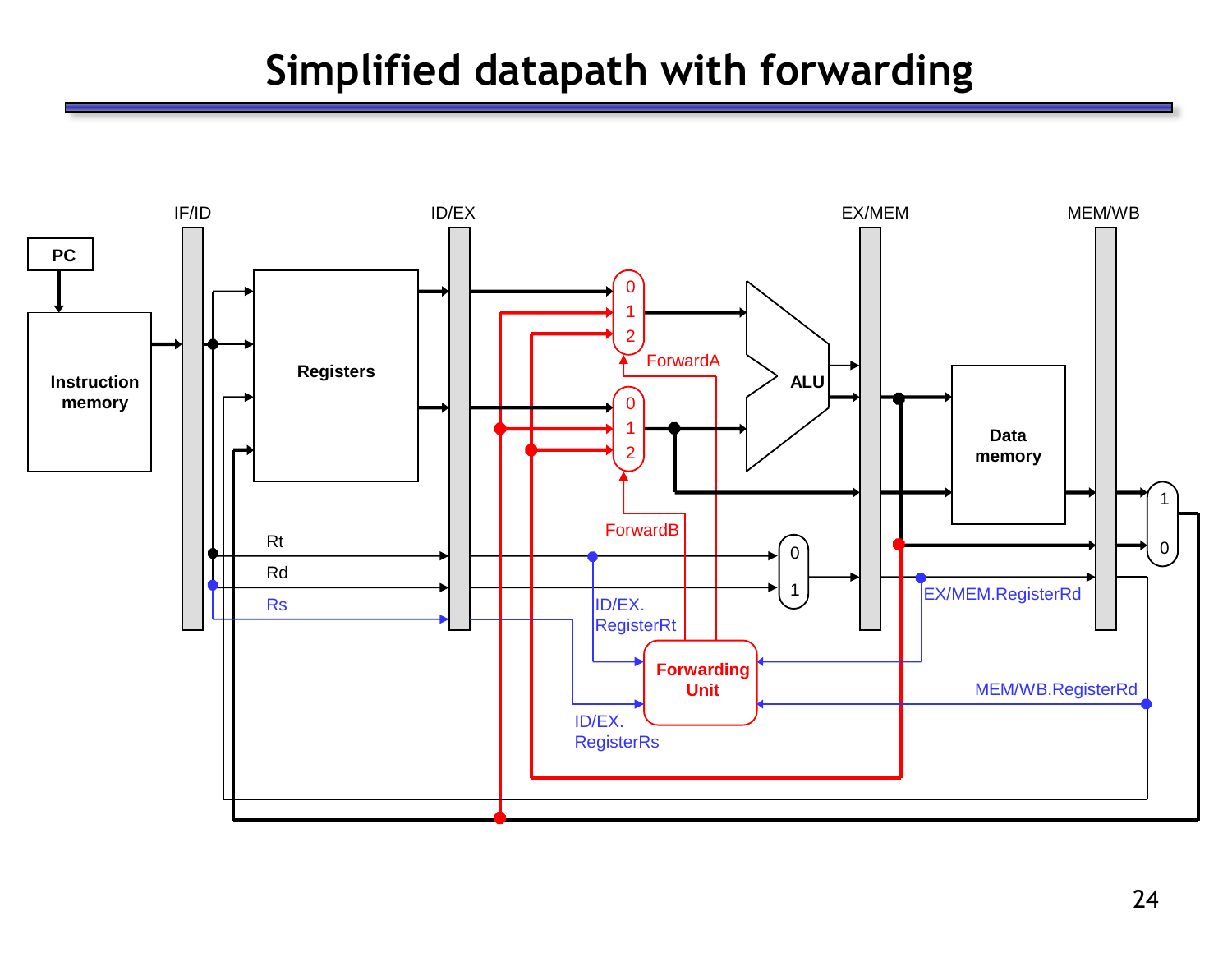# **The forwarding unit**

The forwarding unit has several control signals as inputs.

| <b>ID/EX. Register Rs</b> | EX/MEM.RegisterRd | MEM/WB.RegisterRd |
|---------------------------|-------------------|-------------------|
| <b>ID/EX. Register Rt</b> | EX/MEM.RegWrite   | MEM/WB.RegWrite   |

(The two RegWrite signals are not shown in the diagram, but they come from the control unit.)

- **The fowarding unit outputs are selectors for the ForwardA and ForwardB** multiplexers attached to the ALU. These outputs are generated from the inputs using the equations on the previous pages.
- **Some new buses route data from pipeline registers to the new muxes.**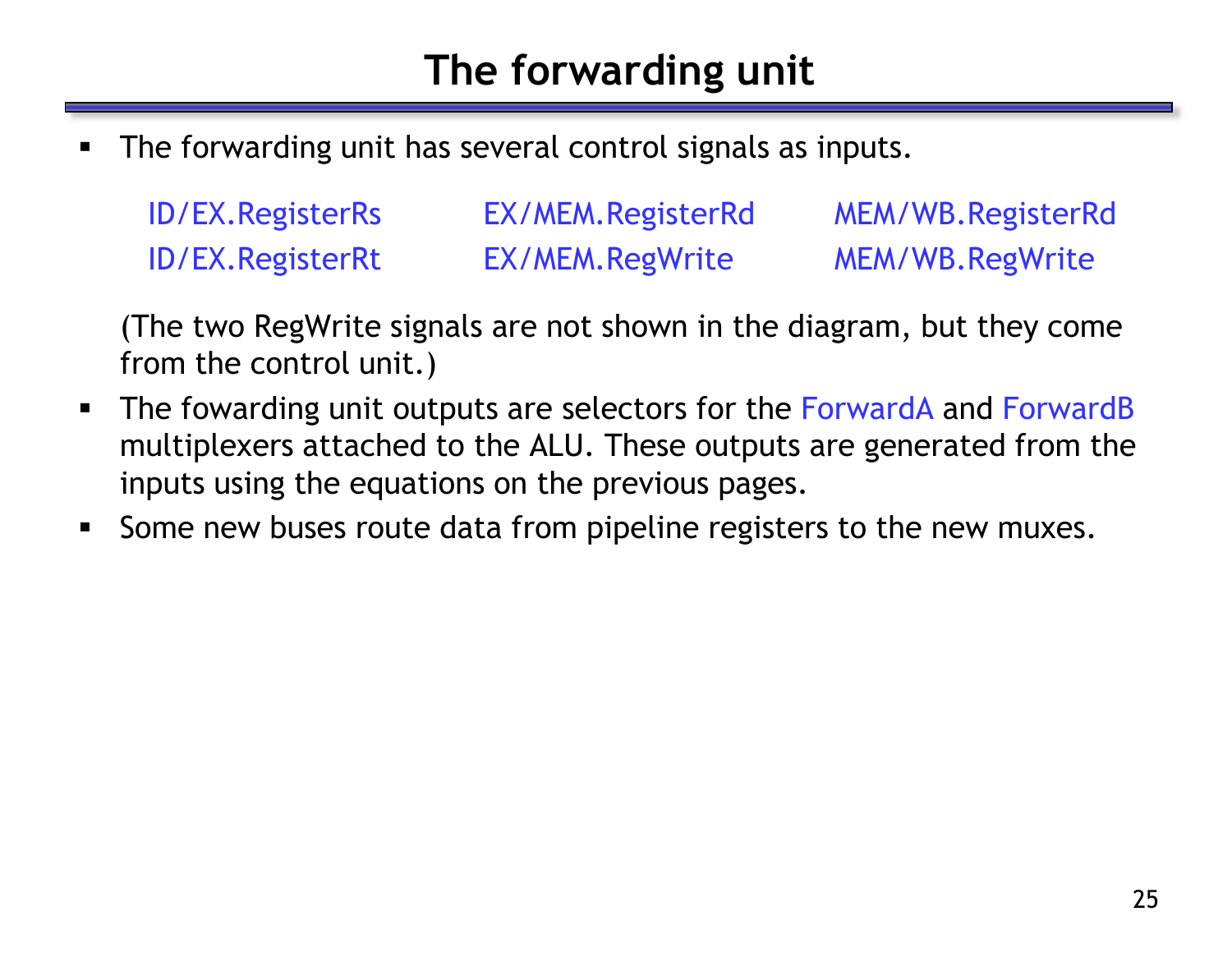## **Example**

| sub       | \$2, \$1, \$3  |             |
|-----------|----------------|-------------|
| and       | \$12, \$2, \$5 |             |
| or        | \$13.          | \$6, \$2    |
| add       | \$14,          | \$2, \$2    |
| <b>SW</b> | \$15.          | $100($ \$2) |

- Assume again each register initially contains its number plus 100.
	- $-$  After the first instruction, \$2 should contain  $-2$  (101 103).
	- $-$  The other instructions should all use  $-2$  as one of their operands.
- We'll try to keep the example short.
	- Assume no forwarding is needed except for register \$2.
	- We'll skip the first two cycles, since they're the same as before.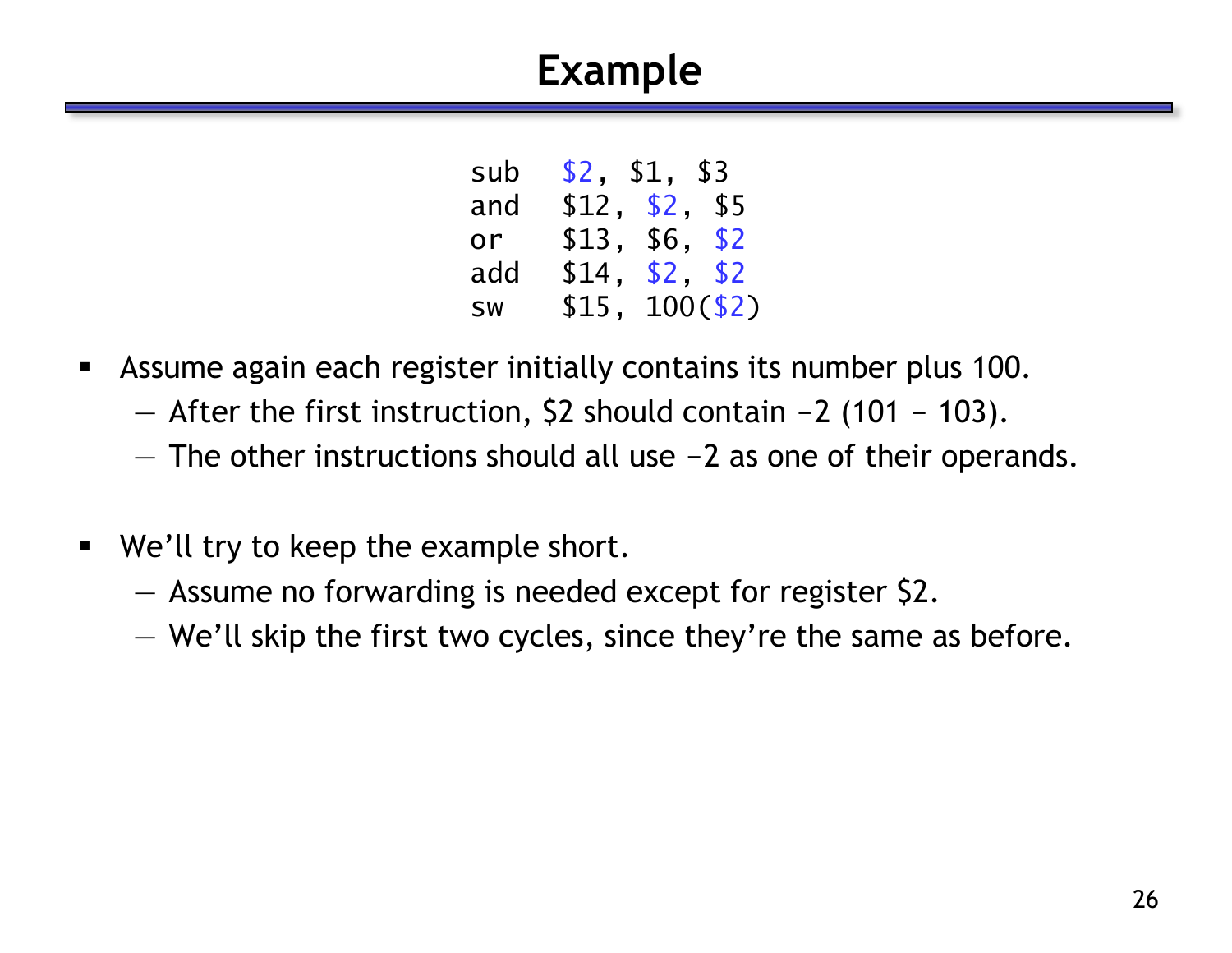# **Clock cycle 3**

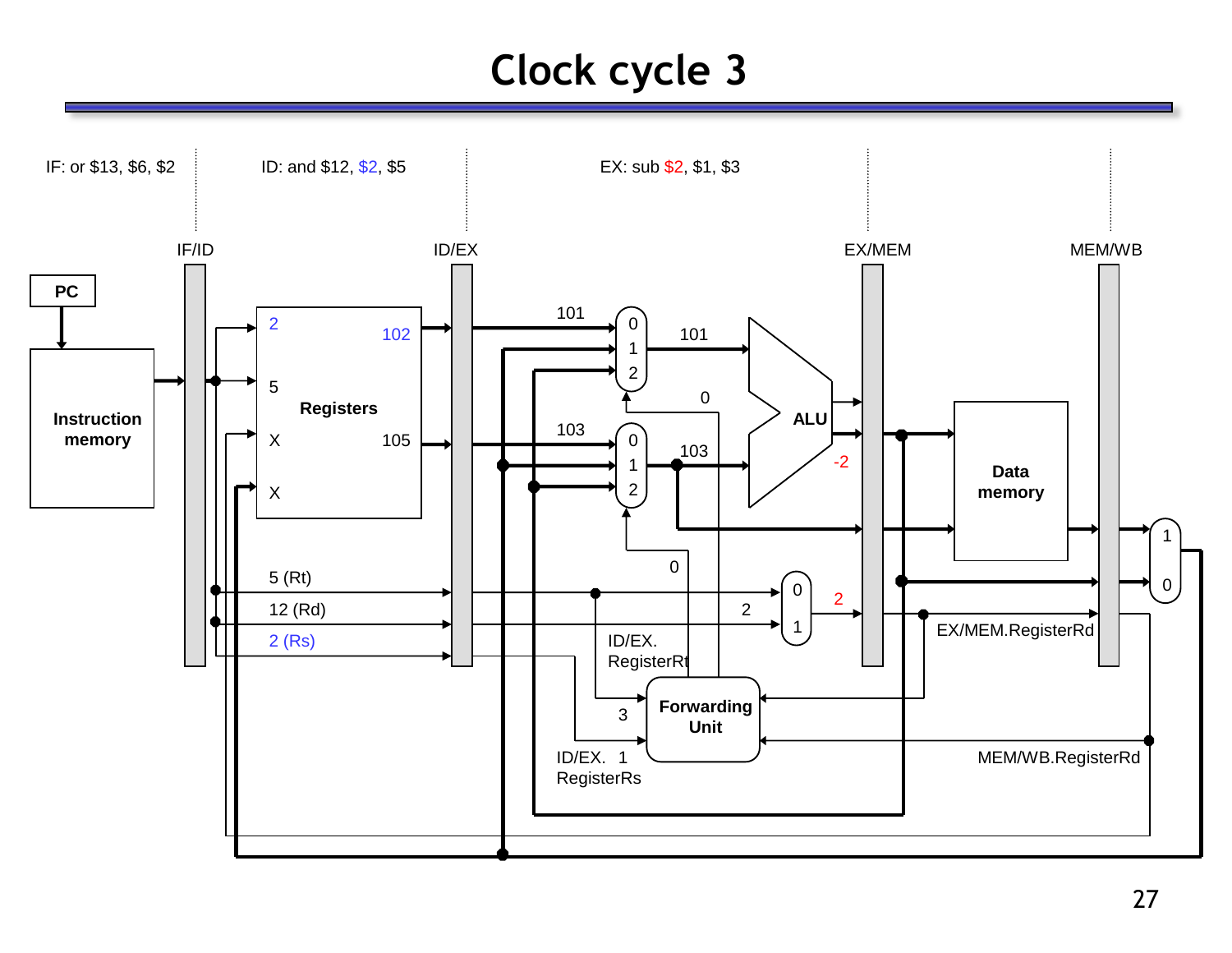## **Clock cycle 4: forwarding \$2 from EX/MEM**

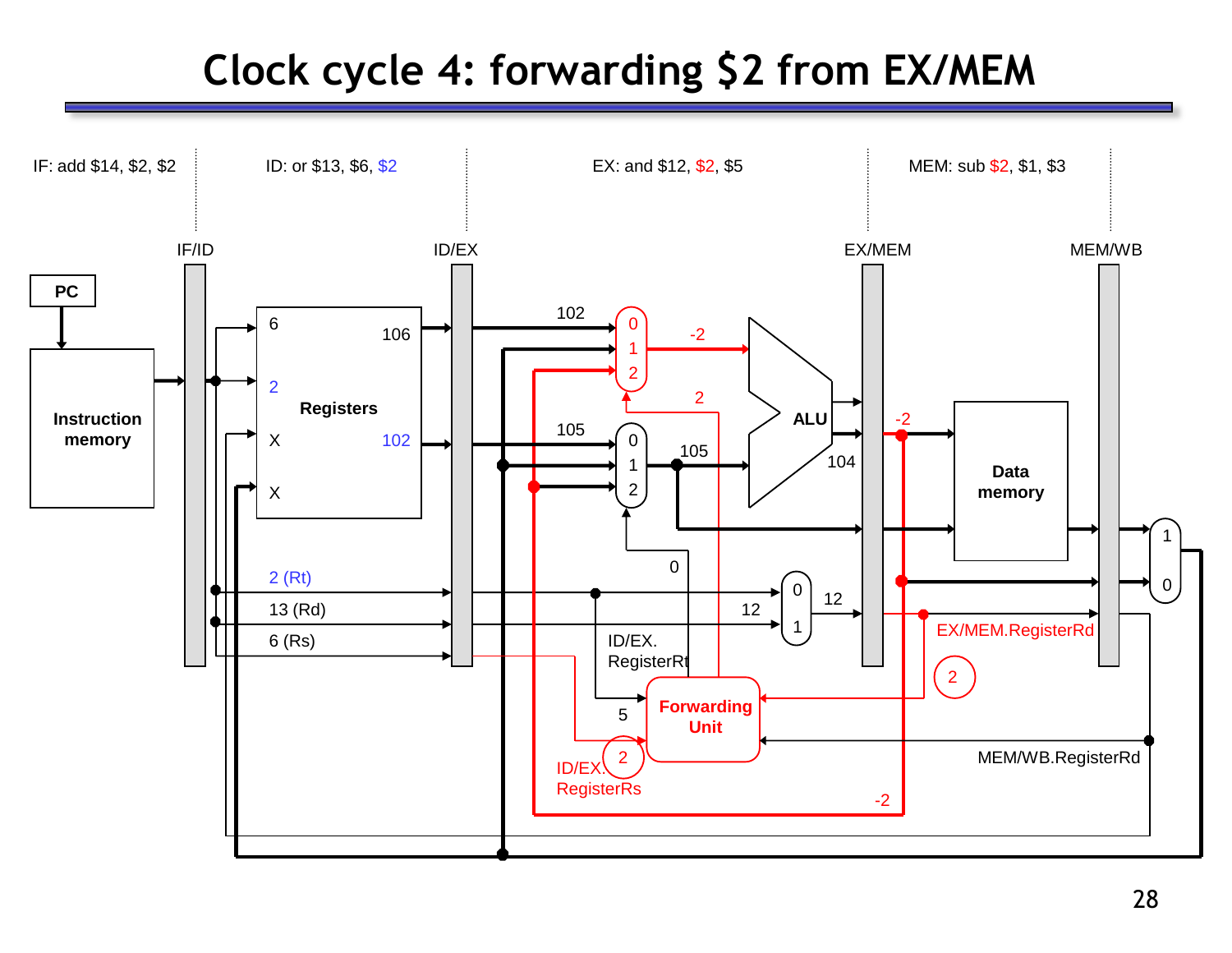# **Clock cycle 5: forwarding \$2 from MEM/WB**

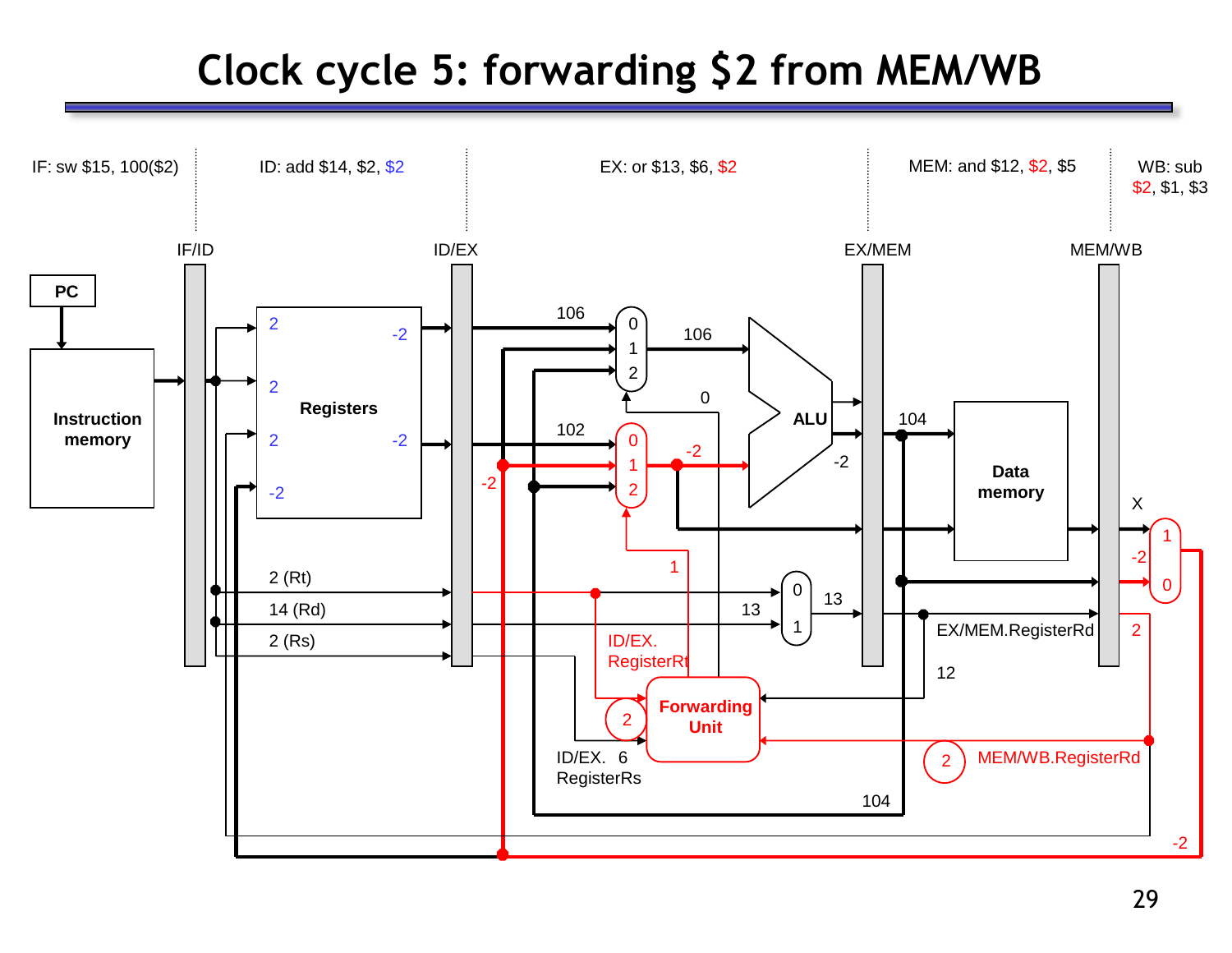# **Lots of data hazards**

- The first data hazard occurs during cycle 4.
	- The forwarding unit notices that the ALU's first source register for the AND is also the destination of the SUB instruction.
	- The correct value is forwarded from the EX/MEM register, overriding the incorrect old value still in the register file.
- A second hazard occurs during clock cycle 5.
	- The ALU's second source (for OR) is the SUB destination again.
	- This time, the value has to be forwarded from the MEM/WB pipeline register instead.
- **There are no other hazards involving the SUB instruction.** 
	- During cycle 5, SUB writes its result back into register \$2.
	- The ADD instruction can read this new value from the register file in the same cycle.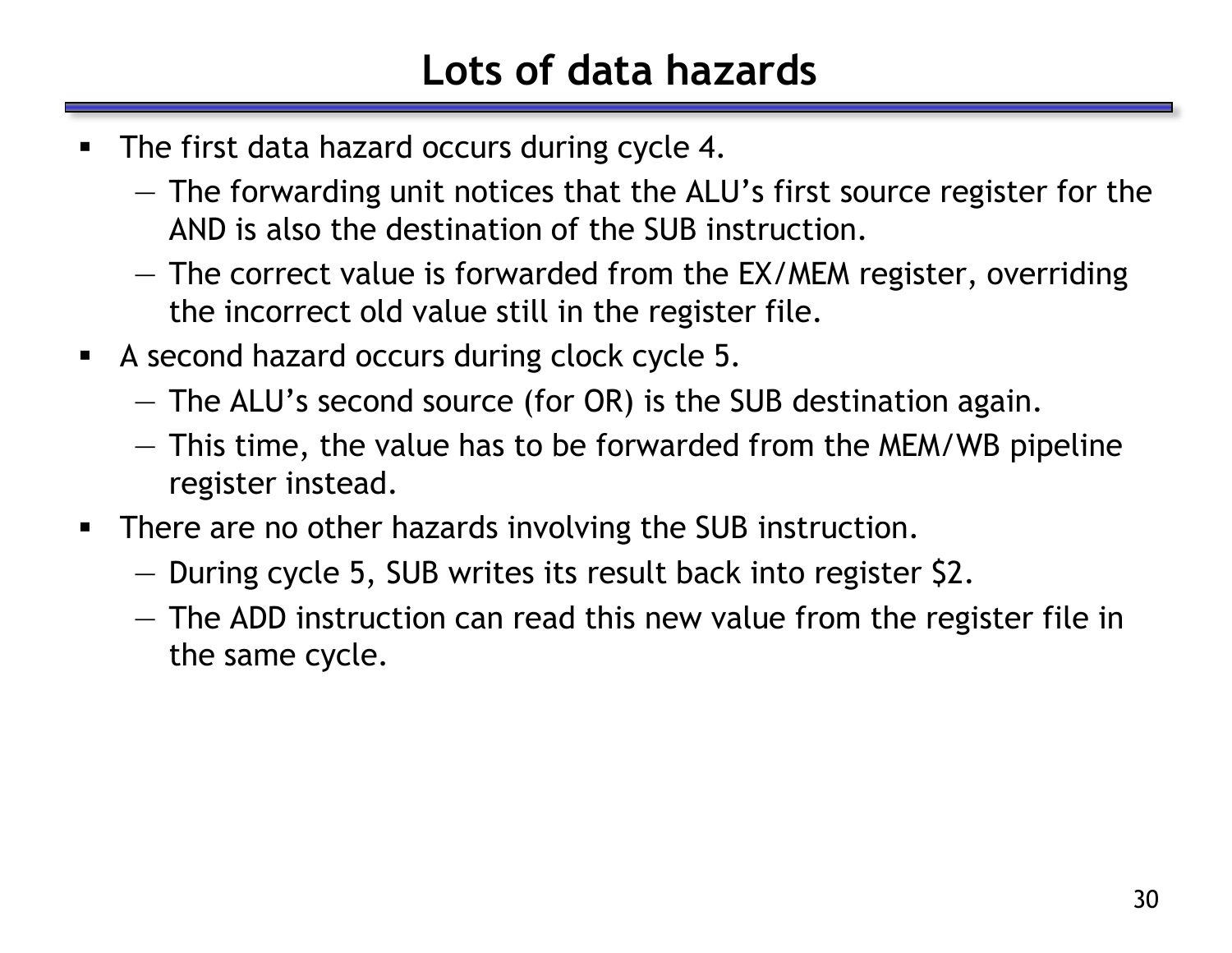## **Complete pipelined datapath...so far**

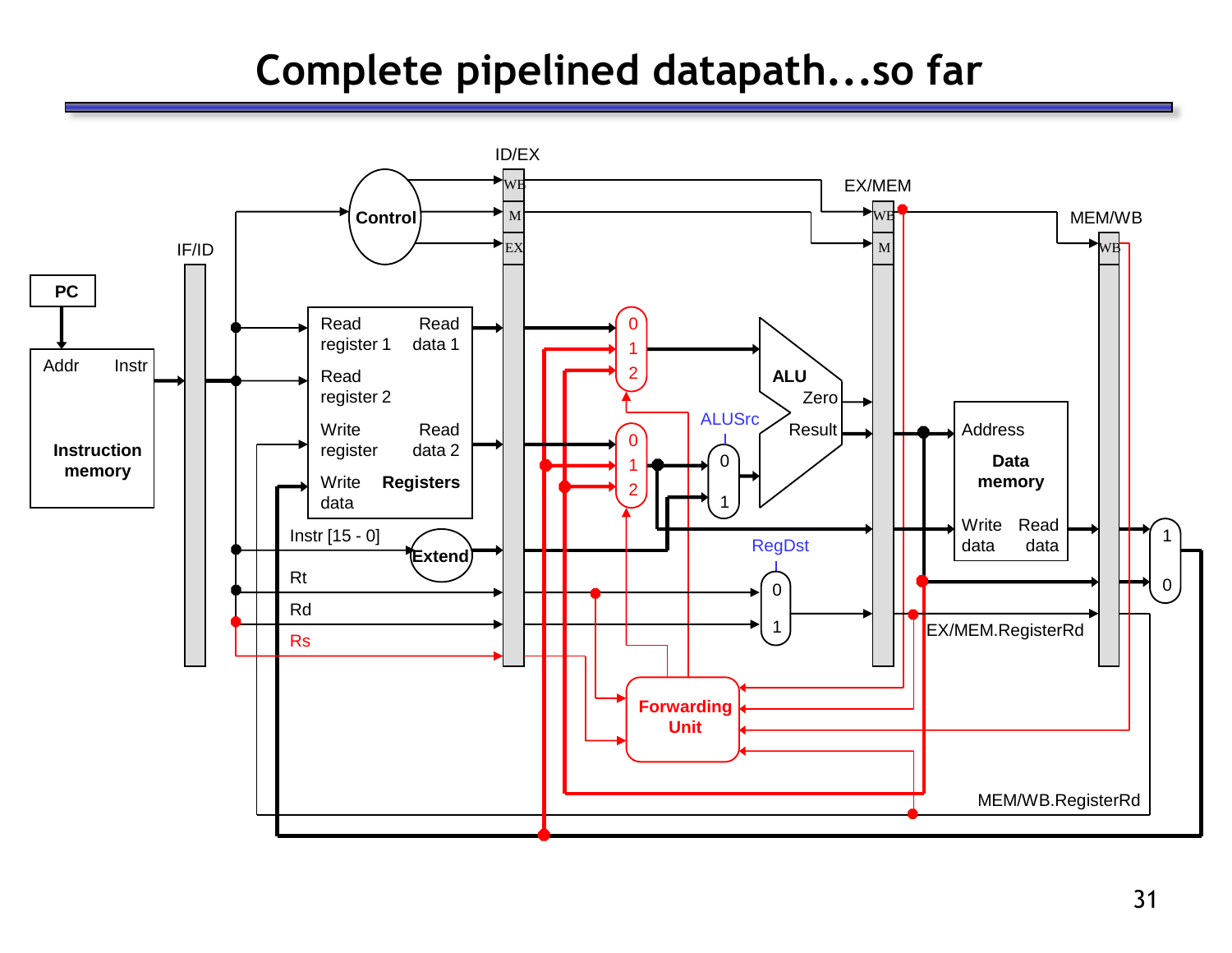#### **What about stores?**

**Two "easy" cases:** 





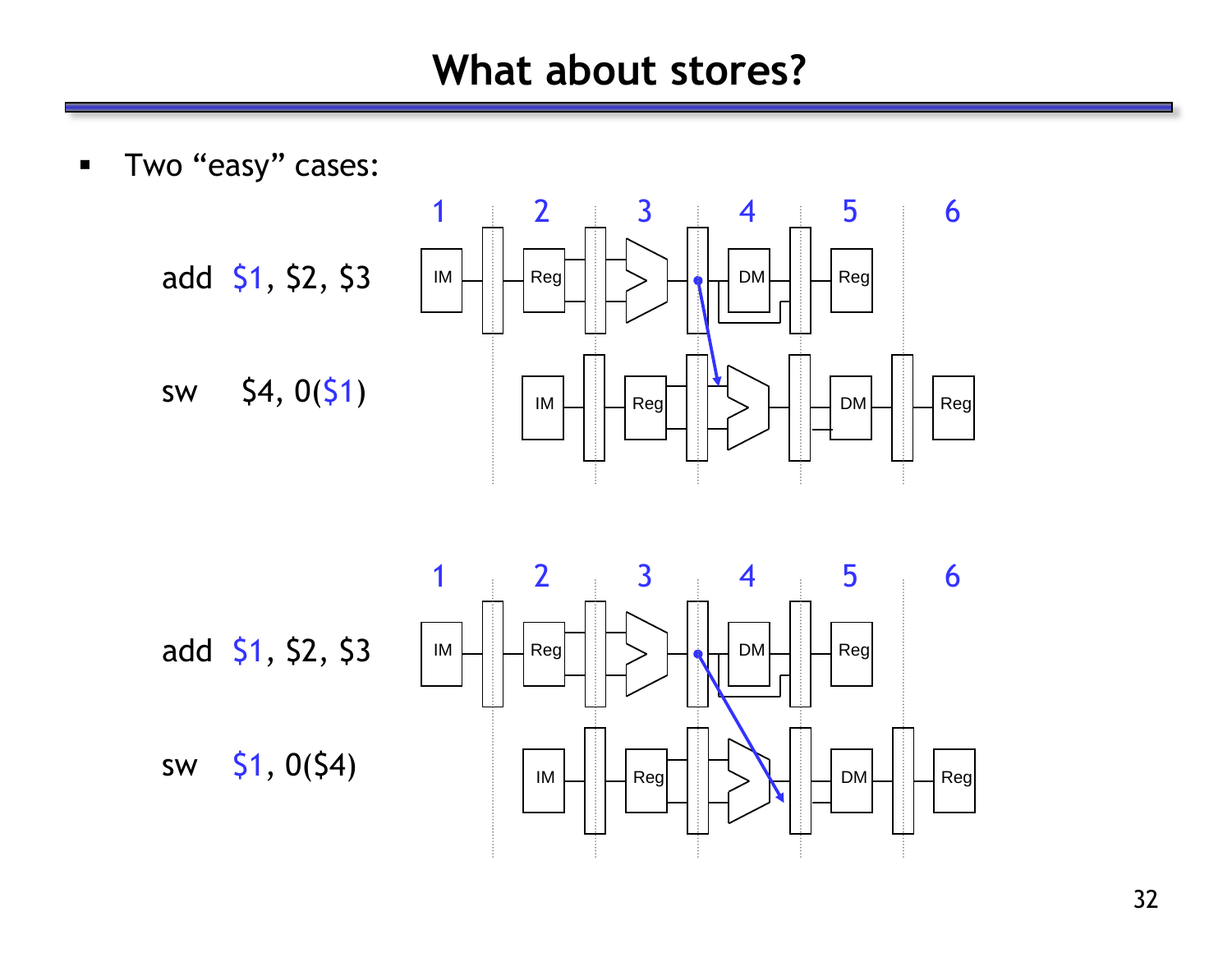## **Store Bypassing: Version 1**

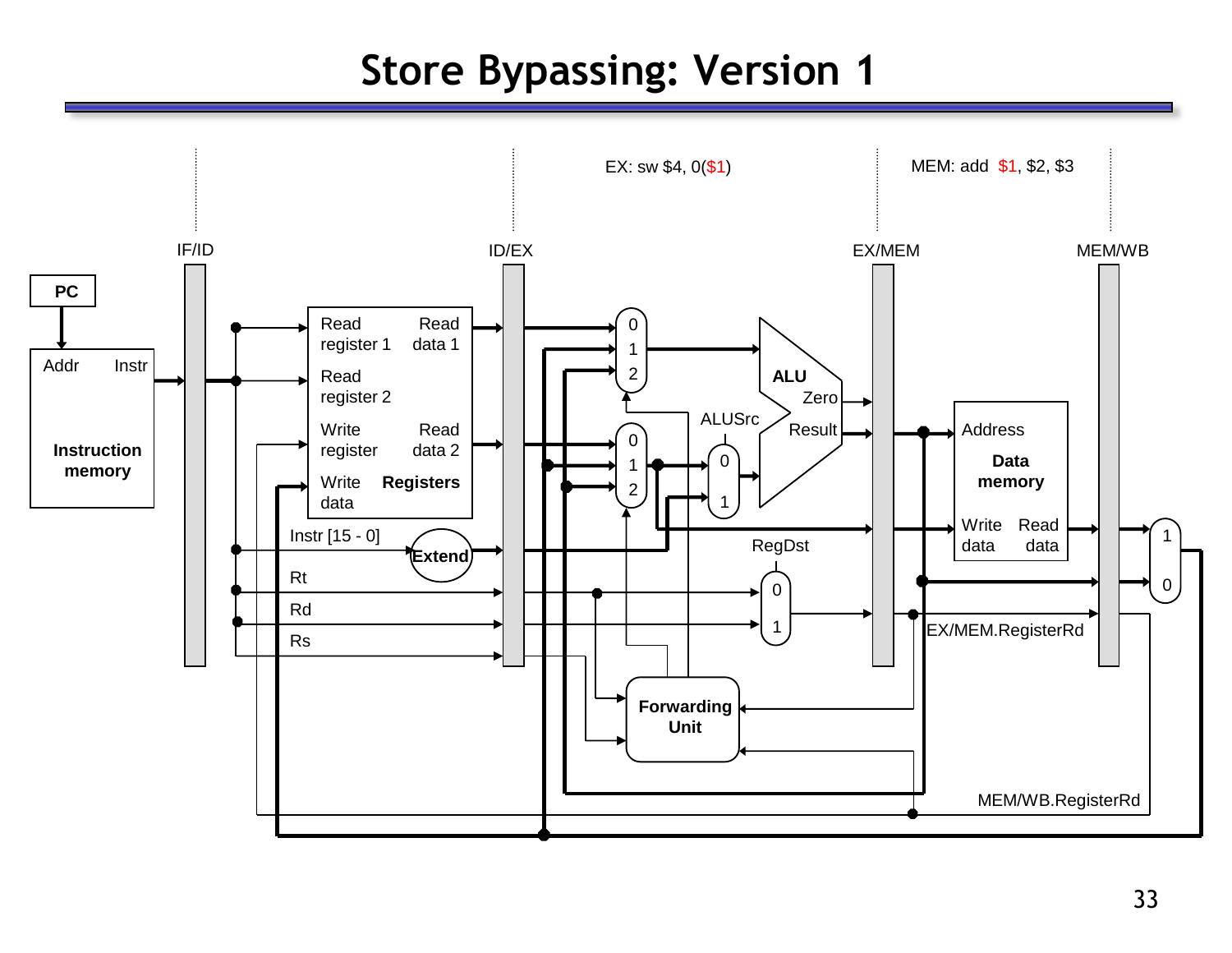## **Store Bypassing: Version 2**

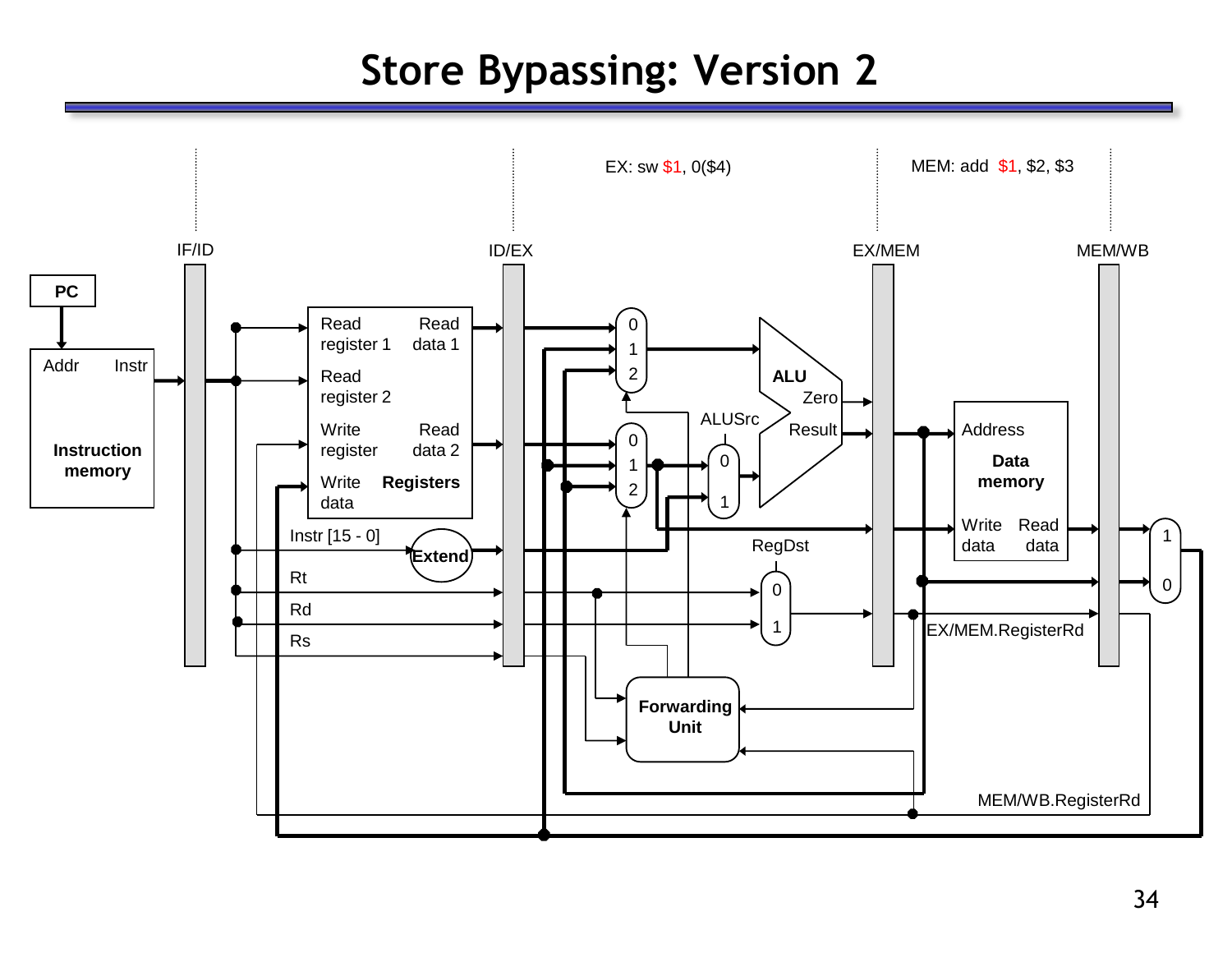**A** harder case:



- In what cycle is:
	- The load value available?
	- The store value needed?
- What do we have to add to the datapath? (handout)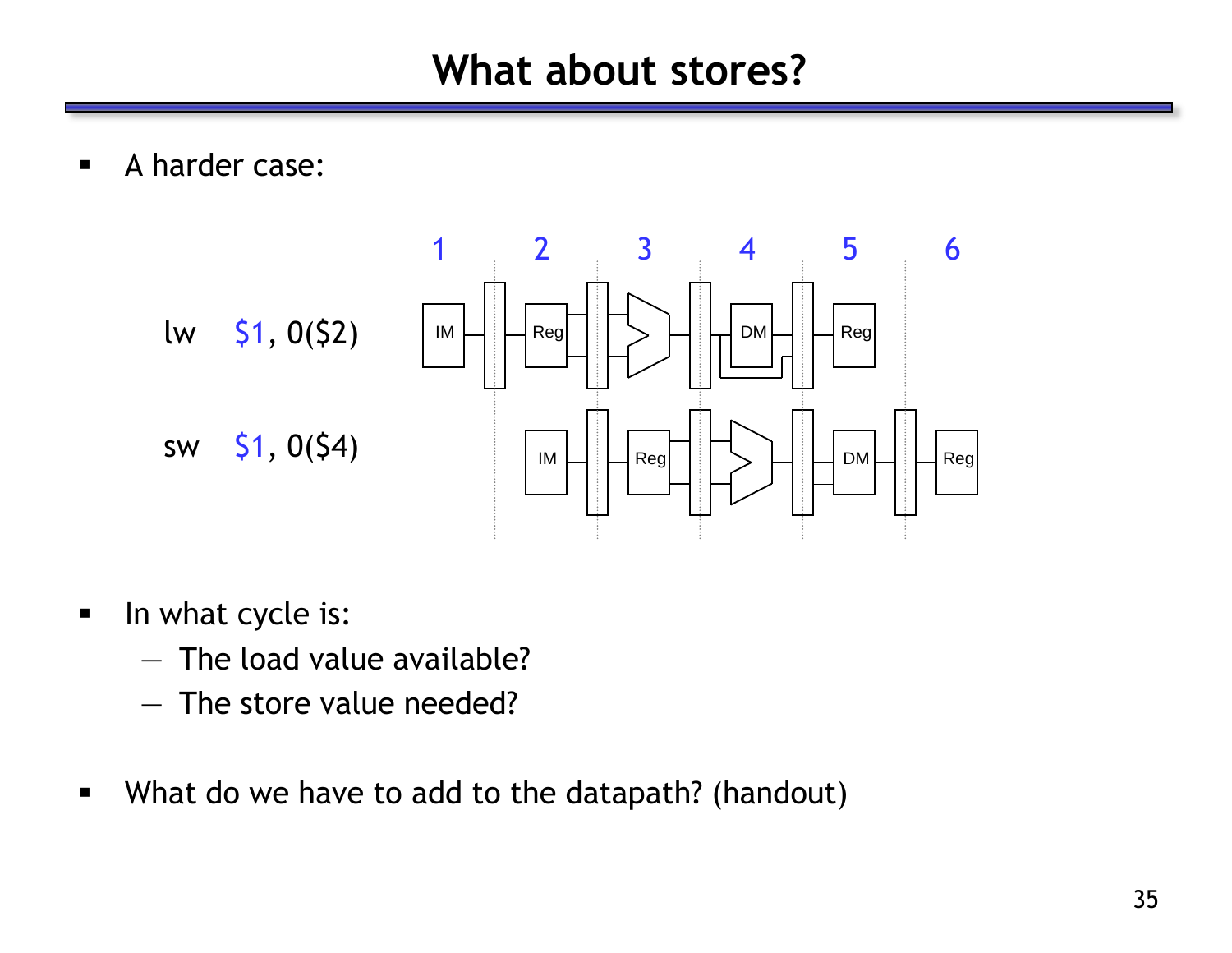## **Load/Store Bypassing: Extend the Datapath**

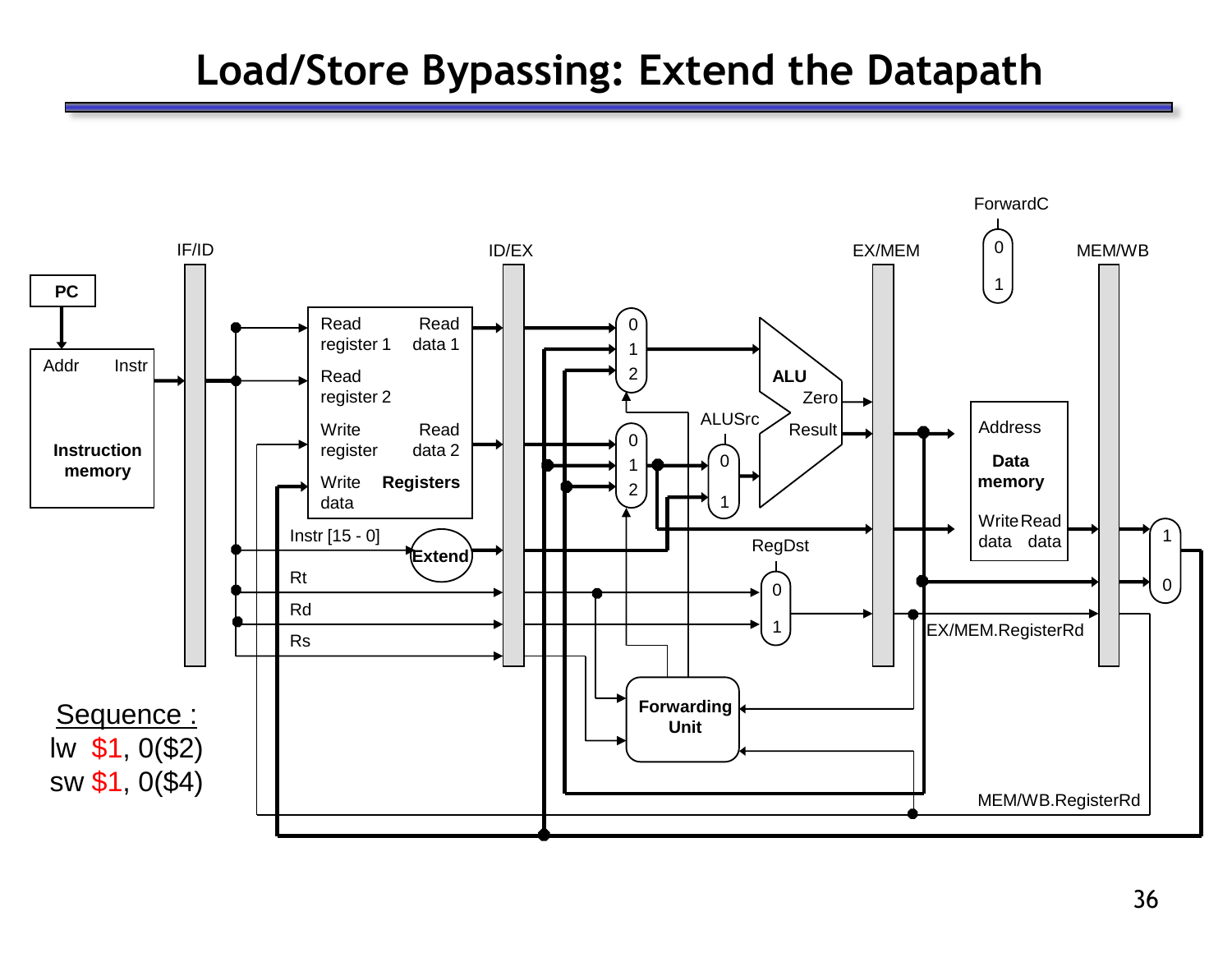#### **Miscellaneous comments**

- Each MIPS instruction writes to at most one register.
	- This makes the forwarding hardware easier to design, since there is only one destination register that ever needs to be forwarded.
- Forwarding is especially important with deep pipelines like the ones in all current PC processors.
- Section 6.4 of the textbook has some additional material not shown here.
	- Their hazard detection equations also ensure that the source register is not \$0, which can never be modified.
	- There is a more complex example of forwarding, with several cases covered. Take a look at it!